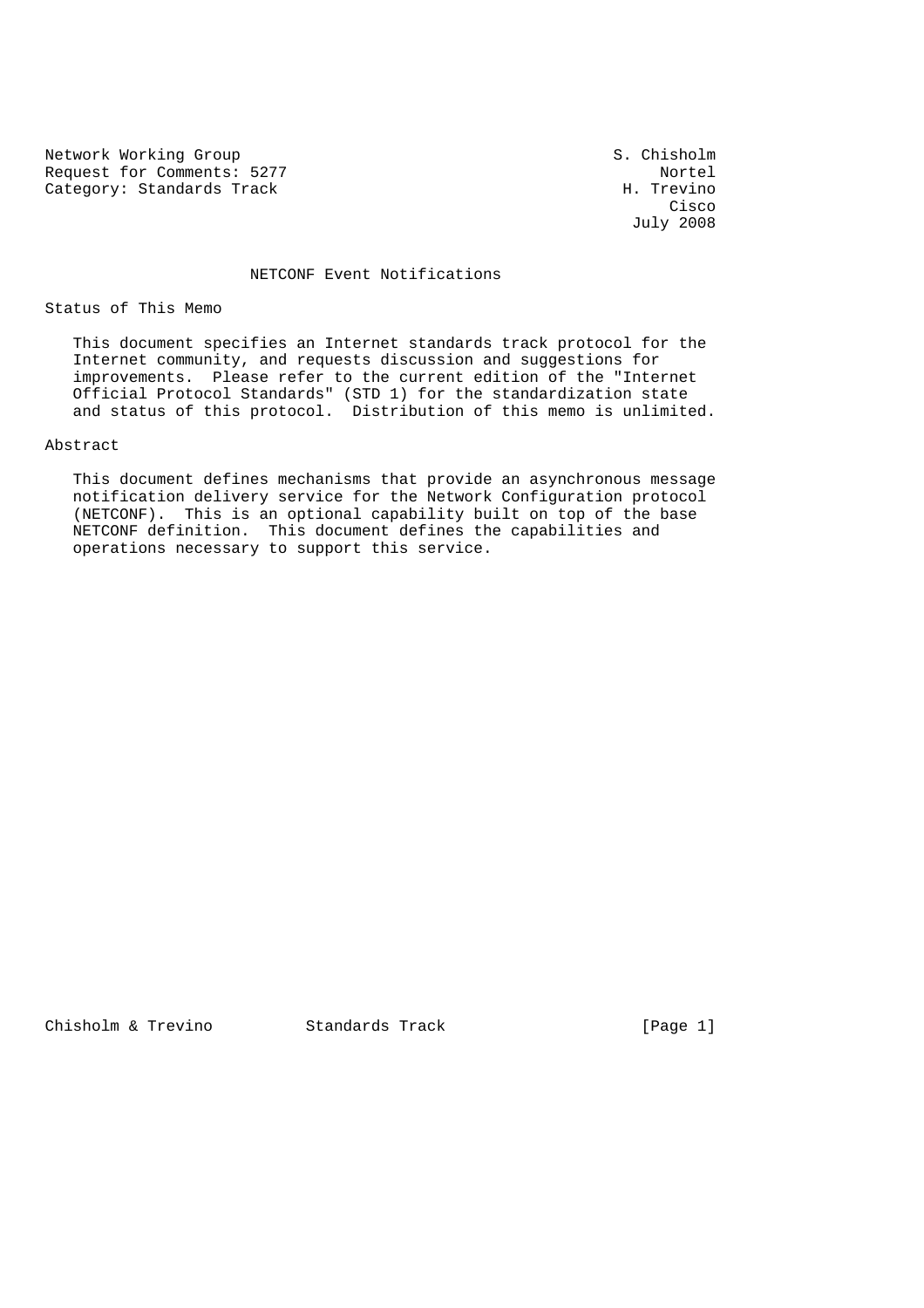# Table of Contents

| 1. |                                                        |  |  |  |  |  |  |  | 3               |
|----|--------------------------------------------------------|--|--|--|--|--|--|--|-----------------|
|    | 1.1.                                                   |  |  |  |  |  |  |  | $\overline{3}$  |
|    | 1.2.                                                   |  |  |  |  |  |  |  | $\overline{4}$  |
|    | Event Notifications in NETCONF<br>1.3.                 |  |  |  |  |  |  |  | 5               |
| 2. | Notification-Related Operations                        |  |  |  |  |  |  |  | 5               |
|    | Subscribing to Receive Event Notifications<br>2.1.     |  |  |  |  |  |  |  | 5               |
|    | <create-subscription><br/>2.1.1.</create-subscription> |  |  |  |  |  |  |  | $6\overline{6}$ |
|    | Sending Event Notifications<br>2.2.                    |  |  |  |  |  |  |  | 9               |
|    | 2.2.1.                                                 |  |  |  |  |  |  |  | 9               |
|    | Terminating the Subscription<br>2.3.                   |  |  |  |  |  |  |  | 9               |
| 3. |                                                        |  |  |  |  |  |  |  | 10              |
|    | Capabilities Exchange<br>3.1.                          |  |  |  |  |  |  |  | 10              |
|    | 3.1.1.                                                 |  |  |  |  |  |  |  | 10              |
|    | Capability Identifier                                  |  |  |  |  |  |  |  |                 |
|    | Capability Example<br>3.1.2.                           |  |  |  |  |  |  |  | 10              |
|    | 3.2.                                                   |  |  |  |  |  |  |  | 10              |
|    | Event Stream Definition<br>3.2.1.                      |  |  |  |  |  |  |  | 12              |
|    | 3.2.2.<br>Event Stream Content Format 12               |  |  |  |  |  |  |  |                 |
|    | 3.2.3.                                                 |  |  |  |  |  |  |  | 12              |
|    | 3.2.4.<br>Event Stream Sources 12                      |  |  |  |  |  |  |  |                 |
|    | 3.2.5.<br>Event Stream Discovery 12                    |  |  |  |  |  |  |  |                 |
|    | 3.3.                                                   |  |  |  |  |  |  |  | 15              |
|    | 3.3.1.                                                 |  |  |  |  |  |  |  |                 |
|    | Creating a Subscription with Replay 16<br>3.3.2.       |  |  |  |  |  |  |  |                 |
|    | Notification Management Schema 16<br>3.4.              |  |  |  |  |  |  |  |                 |
|    | 3.5.                                                   |  |  |  |  |  |  |  | 20              |
|    | 3.6.                                                   |  |  |  |  |  |  |  |                 |
|    | 3.6.1.                                                 |  |  |  |  |  |  |  |                 |
|    | 3.7.                                                   |  |  |  |  |  |  |  | 20              |
| 4. | XML Schema for Event Notifications 22                  |  |  |  |  |  |  |  |                 |
| 5. |                                                        |  |  |  |  |  |  |  | 26              |
|    | 5.1.                                                   |  |  |  |  |  |  |  |                 |
|    |                                                        |  |  |  |  |  |  |  |                 |
|    | 5.2.                                                   |  |  |  |  |  |  |  |                 |
| რ. |                                                        |  |  |  |  |  |  |  |                 |
|    | 6.1.                                                   |  |  |  |  |  |  |  |                 |
|    | 6.2.                                                   |  |  |  |  |  |  |  |                 |
|    | Capability Identifier 30<br>6.3.                       |  |  |  |  |  |  |  |                 |
|    | 6.4.                                                   |  |  |  |  |  |  |  | 31              |
|    | Modifications to Existing Operations 31<br>6.5.        |  |  |  |  |  |  |  |                 |
| 7. | Security Considerations 31                             |  |  |  |  |  |  |  |                 |
| 8. |                                                        |  |  |  |  |  |  |  |                 |
| 9. |                                                        |  |  |  |  |  |  |  |                 |
|    |                                                        |  |  |  |  |  |  |  |                 |
|    |                                                        |  |  |  |  |  |  |  |                 |

Chisholm & Trevino Standards Track [Page 2]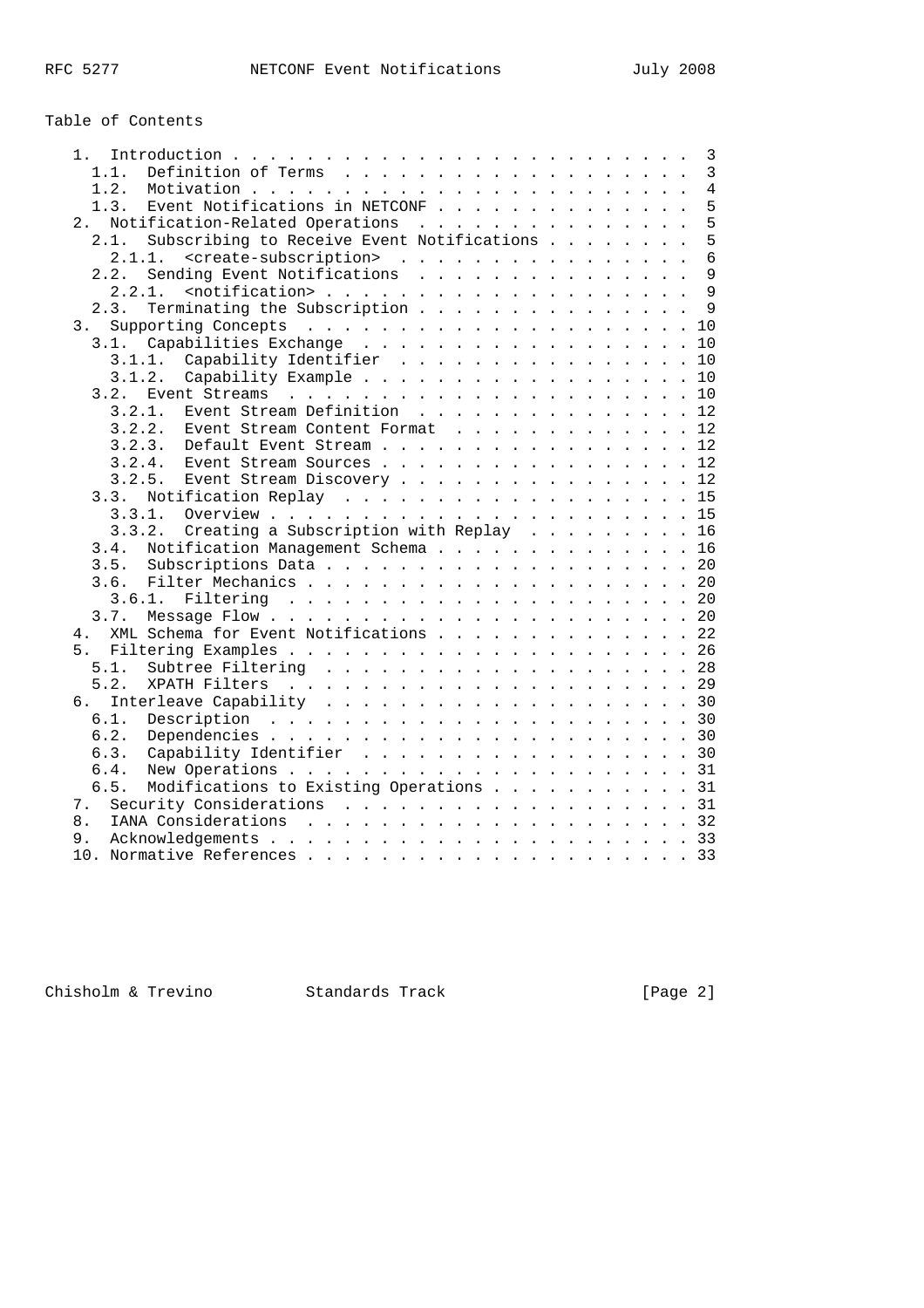### 1. Introduction

[NETCONF] can be conceptually partitioned into four layers:



#### Figure 1

 This document defines mechanisms that provide an asynchronous message notification delivery service for the [NETCONF] protocol. This is an optional capability built on top of the base NETCONF definition. This memo defines the capabilities and operations necessary to support this service.

### 1.1. Definition of Terms

 The key words "MUST", "MUST NOT", "REQUIRED", "SHALL", "SHALL NOT", "SHOULD", "SHOULD NOT", "RECOMMENDED", "MAY", and "OPTIONAL" in this document are to be interpreted as described in [RFC2119].

Element: An [XML] Element.

 Subscription: An agreement and method to receive event notifications over a NETCONF session. A concept related to the delivery of notifications (if there are any to send) involving destination and selection of notifications. It is bound to the lifetime of a session.

Chisholm & Trevino Standards Track [Page 3]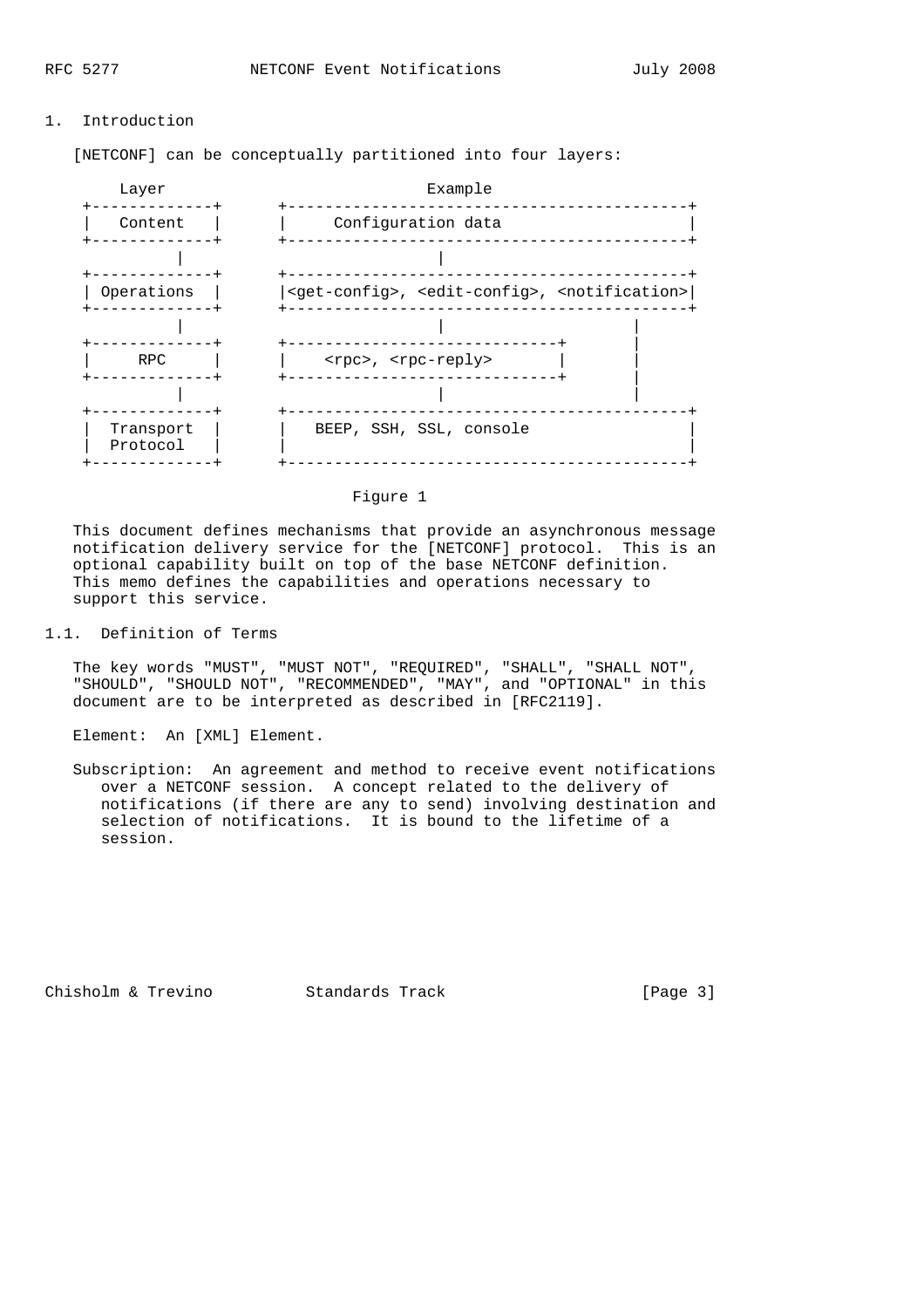- Operation: This term is used to refer to NETCONF protocol operations [NETCONF]. Within this document, operation refers to NETCONF protocol operations defined in support of NETCONF notifications.
- Event: An event is something that happens that may be of interest a configuration change, a fault, a change in status, crossing a threshold, or an external input to the system, for example. Often, this results in an asynchronous message, sometimes referred to as a notification or event notification, being sent to interested parties to notify them that this event has occurred.
- Replay: The ability to send/re-send previously logged notifications upon request. These notifications are sent asynchronously. This feature is implemented by the NETCONF server and invoked by the NETCONF client.
- Stream: An event stream is a set of event notifications matching some forwarding criteria and available to NETCONF clients for subscription.
- Filter: A parameter that indicates which subset of all possible events are of interest. A filter is defined as one or more filter elements [NETCONF], each of which identifies a portion of the overall filter.
- 1.2. Motivation

 The motivation for this work is to enable the sending of asynchronous messages that are consistent with the data model (content) and security model used within a NETCONF implementation.

 The scope of the work aims at meeting the following operational needs:

- o Initial release should ensure it supports notifications in support of configuration operations.
- o It should be possible to use the same data model for notifications as for configuration operations.
- o The solution should support a reasonable message size limit (i.e., not too short).
- o The notifications should be carried over a connection-oriented delivery mechanism.

Chisholm & Trevino Standards Track [Page 4]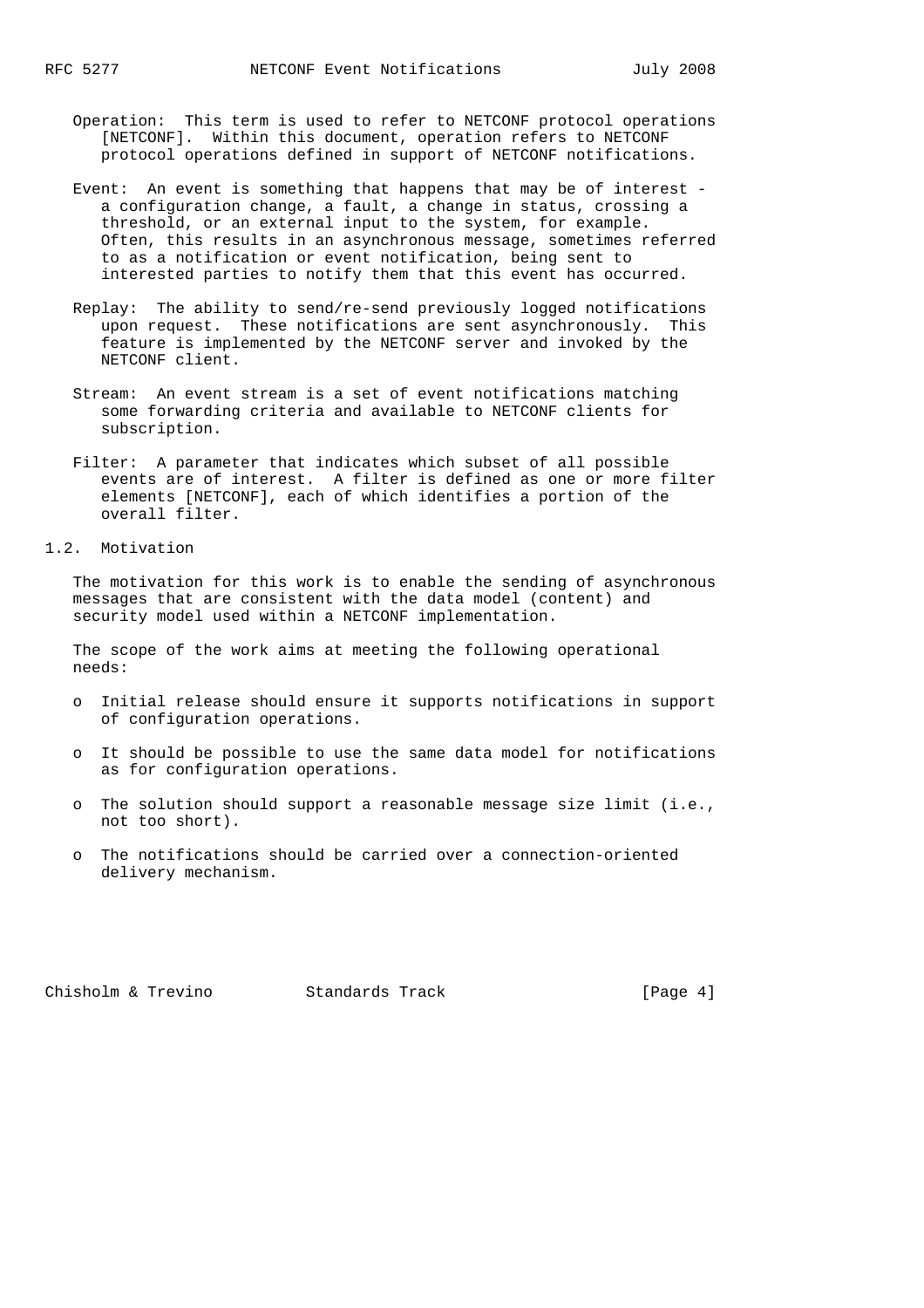- o A subscription mechanism for notifications should be provided. This takes into account that a NETCONF server does not send notifications before being asked to do so, and that it is the NETCONF client who initiates the flow of notifications.
- o A filtering mechanism for sending notifications should be put in place within the NETCONF server.
- o The information contained in a notification should be sufficient so that it can be analyzed independent of the transport mechanism. In other words, the data content fully describes a notification; protocol information is not needed to understand a notification.
- o The server should have the capability to replay locally logged notifications.
- 1.3. Event Notifications in NETCONF

 This memo defines a mechanism whereby the NETCONF client indicates interest in receiving event notifications from a NETCONF server by creating a subscription to receive event notifications. The NETCONF server replies to indicate whether the subscription request was successful and, if it was successful, begins sending the event notifications to the NETCONF client as the events occur within the system. These event notifications will continue to be sent until either the NETCONF session is terminated or the subscription terminates for some other reason. The event notification subscription allows a number of options to enable the NETCONF client to specify which events are of interest. These are specified when the subscription is created. Note that a subscription cannot be modified once created.

 The NETCONF server MUST accept and process the <close-session> operation, even while the notification subscription is active. The NETCONF server MAY accept and process other commands; otherwise, they will be rejected and the server MUST send a 'resource-denied' error. A NETCONF server advertises support of the ability to process other commands via the :interleave capability.

- 2. Notification-Related Operations
- 2.1. Subscribing to Receive Event Notifications

 The event notification subscription is initiated by the NETCONF client and responded to by the NETCONF server. A subscription is bound to a single stream for the lifetime of the subscription. When the event notification subscription is created, the events of interest are specified.

Chisholm & Trevino Standards Track [Page 5]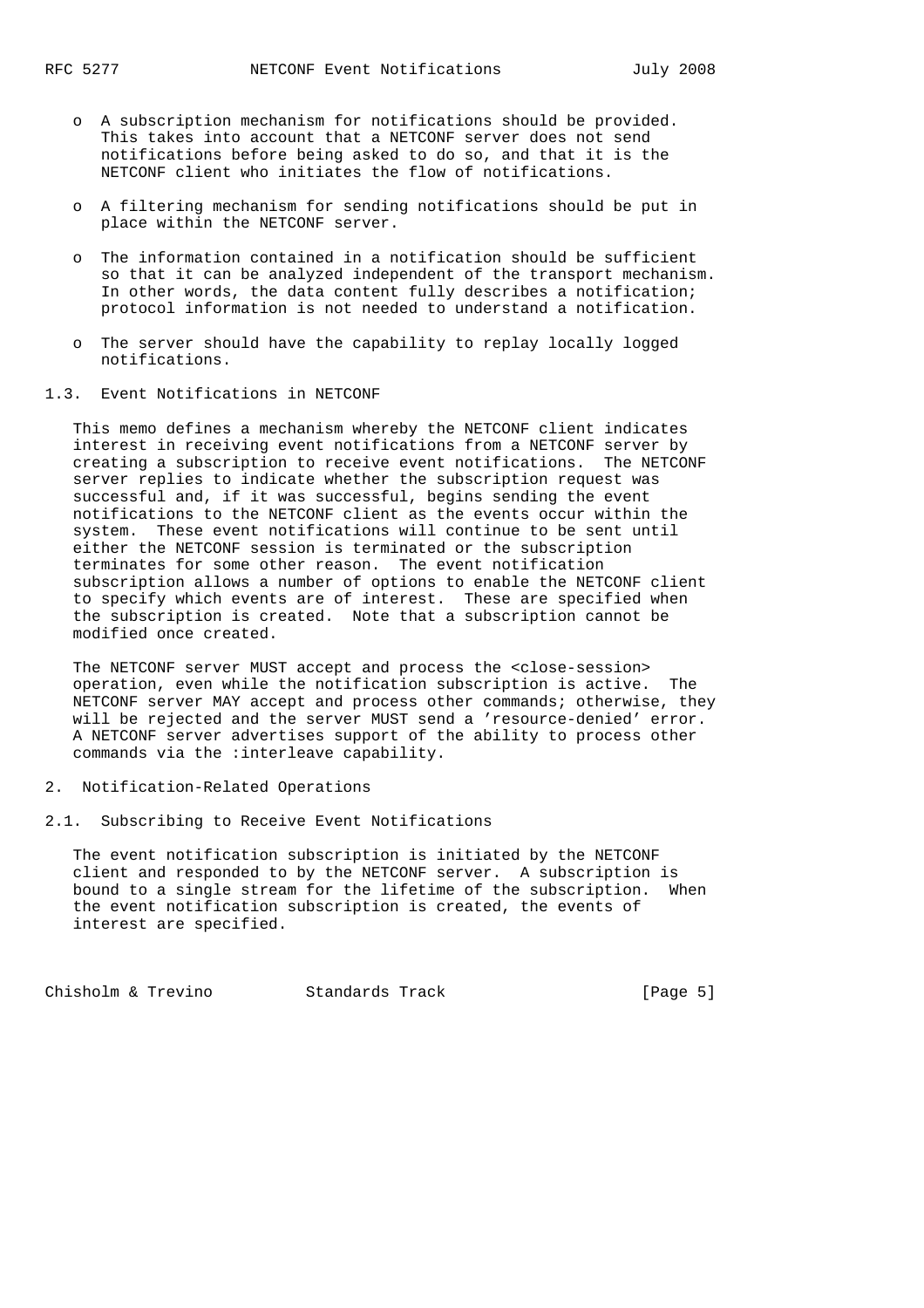Content for an event notification subscription can be selected by applying user-specified filters.

#### 2.1.1. <create-subscription>

Description:

 This operation initiates an event notification subscription that will send asynchronous event notifications to the initiator of the command until the subscription terminates.

#### Parameters:

#### Stream:

 An optional parameter, <stream>, that indicates which stream of events is of interest. If not present, events in the default NETCONF stream will be sent.

### Filter:

 An optional parameter, <filter>, that indicates which subset of all possible events is of interest. The format of this parameter is the same as that of the filter parameter in the NETCONF protocol operations. If not present, all events not precluded by other parameters will be sent. See section 3.6 for more information on filters.

#### Start Time:

 A parameter, <startTime>, used to trigger the replay feature and indicate that the replay should start at the time specified. If <startTime> is not present, this is not a replay subscription. It is not valid to specify start times that are later than the current time. If the <startTime> specified is earlier than the log can support, the replay will begin with the earliest available notification. This parameter is of type dateTime and compliant to [RFC3339]. Implementations must support time zones.

Chisholm & Trevino Standards Track [Page 6]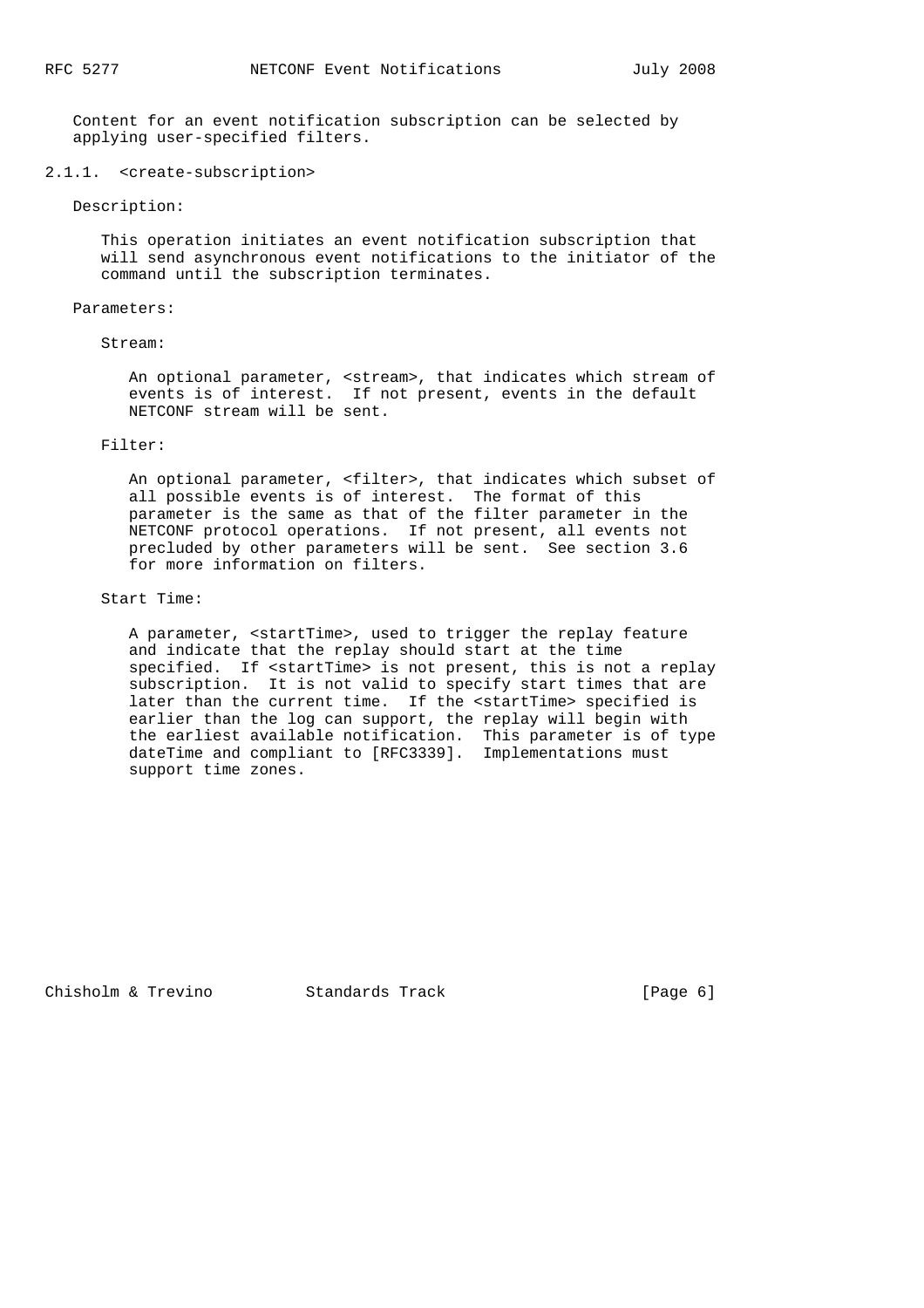Stop Time:

 An optional parameter, <stopTime>, used with the optional replay feature to indicate the newest notifications of interest. If <stopTime> is not present, the notifications will continue until the subscription is terminated. Must be used with and be later than <startTime>. Values of <stopTime> in the future are valid. This parameter is of type dateTime and compliant to [RFC3339]. Implementations must support time zones.

Positive Response:

 If the NETCONF server can satisfy the request, the server sends an <ok> element.

Negative Response:

An <rpc-error> element is included within the <rpc-reply> if the request cannot be completed for any reason. Subscription requests will fail if a filter with invalid syntax is provided or if the name of a non-existent stream is provided.

 If a <stopTime> is specified in a request without having specified a <startTime>, the following error is returned:

Tag: missing-element

Error-type: protocol

Severity: error

Error-info: <bad-element>: startTime

Description: An expected element is missing.

 If the optional replay feature is requested but it is not supported by the NETCONF server, the following error is returned:

Tag: operation-failed

Error-type: protocol

Severity: error

Error-info: none

Chisholm & Trevino Standards Track [Page 7]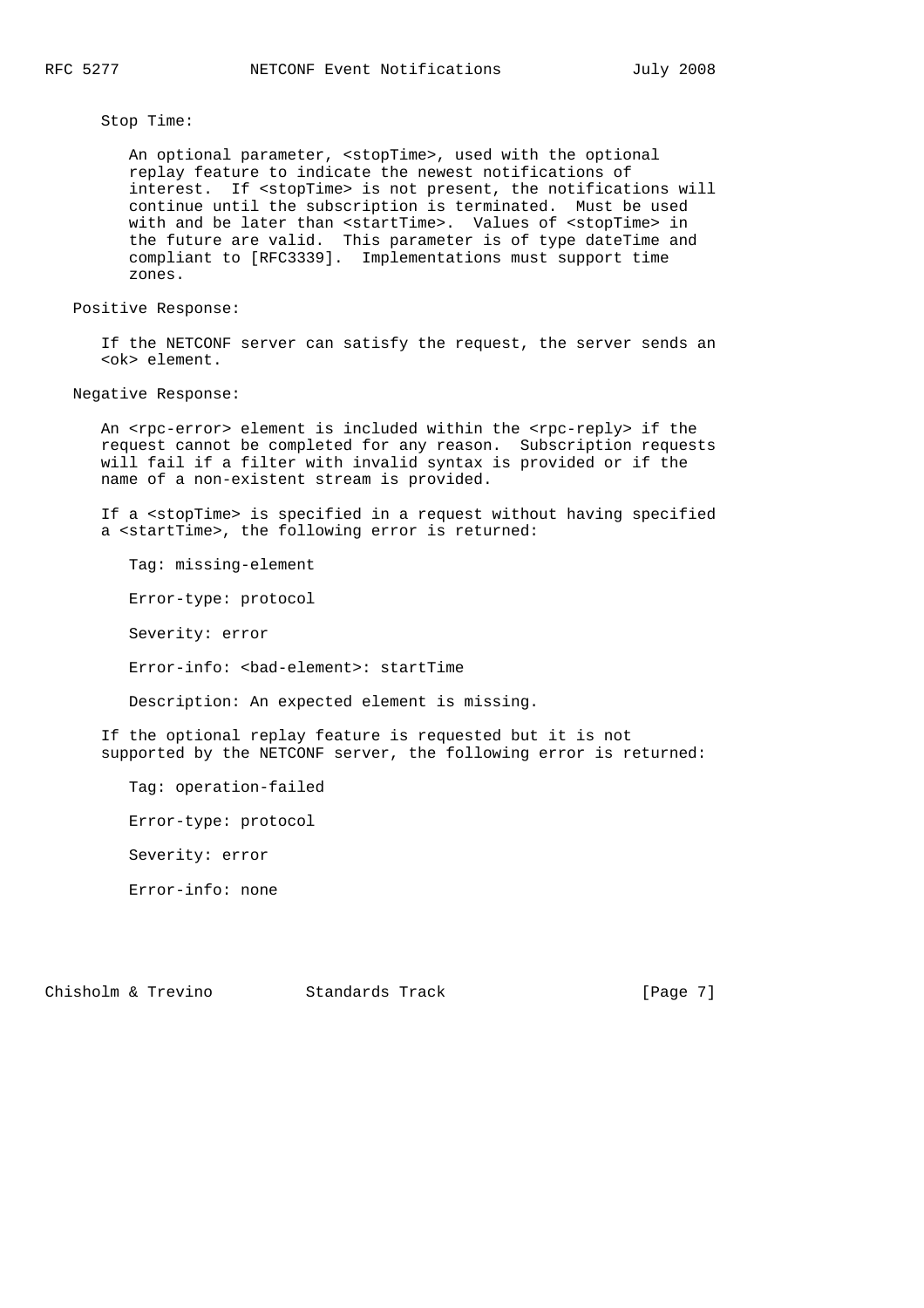Description: Request could not be completed because the requested operation failed for some reason not covered by any other error condition.

 If a <stopTime> is requested that is earlier than the specified <startTime>, the following error is returned:

Tag: bad-element

Error-type: protocol

Severity: error

Error-info: <bad-element>: stopTime

 Description: An element value is not correct; e.g., wrong type, out of range, pattern mismatch.

 If a <startTime> is requested that is later than the current time, the following error is returned:

Tag: bad-element

Error-type: protocol

Severity: error

Error-info: <bad-element>: startTime

 Description: An element value is not correct; e.g., wrong type, out of range, pattern mismatch.

```
2.1.1.1. Usage Example
```
 The following demonstrates creating a simple subscription. More complex examples can be found in section 5.

```
 <netconf:rpc message-id="101"
      xmlns:netconf="urn:ietf:params:xml:ns:netconf:base:1.0">
     <create-subscription
        xmlns="urn:ietf:params:xml:ns:netconf:notification:1.0">
     </create-subscription>
 </netconf:rpc>
```
Chisholm & Trevino Standards Track [Page 8]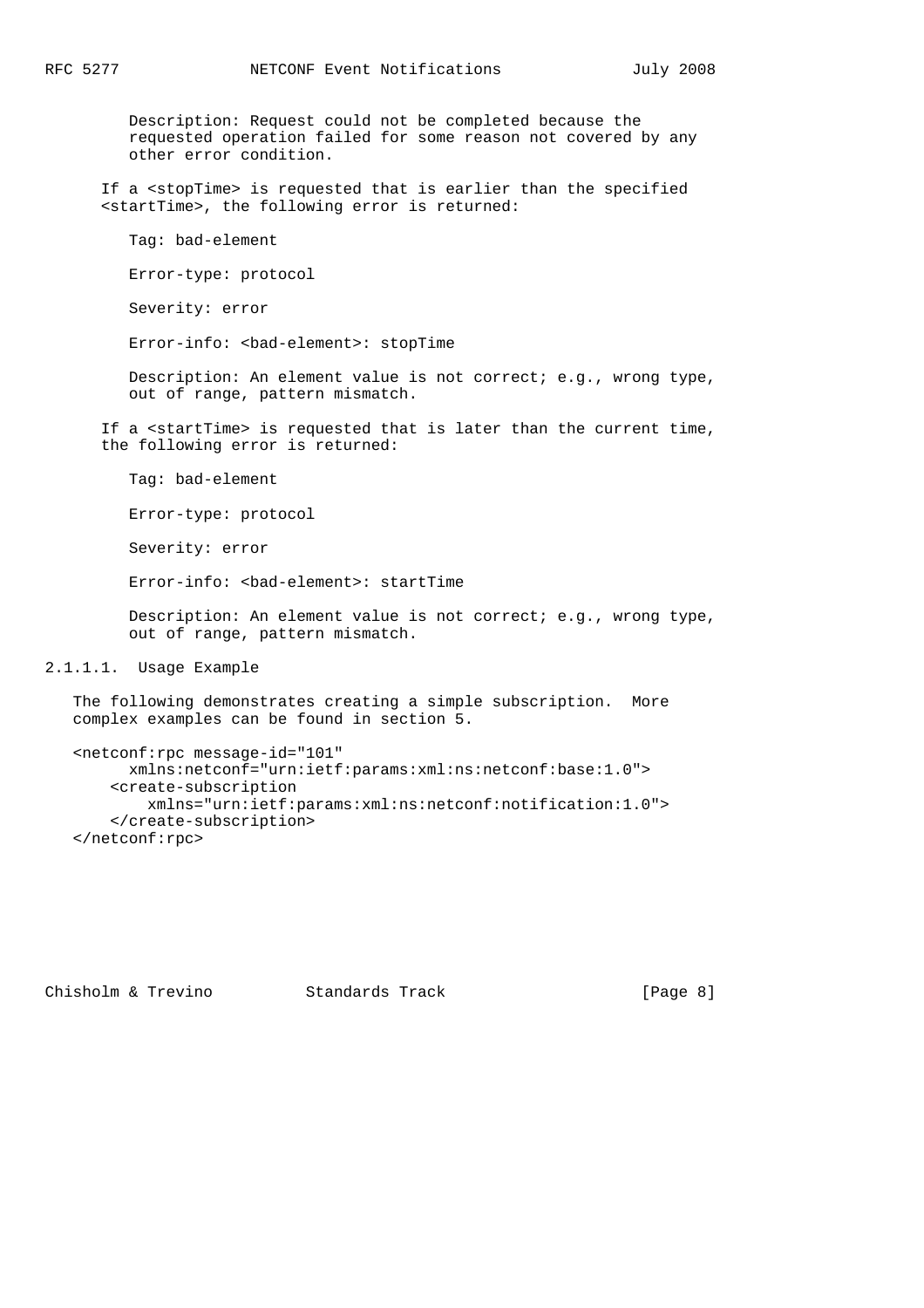### 2.2. Sending Event Notifications

 Once the subscription has been set up, the NETCONF server sends the event notifications asynchronously over the connection.

### 2.2.1. <notification>

Description:

 An event notification is sent to the client who initiated a <create-subscription> command asynchronously when an event of interest (i.e., meeting the specified filtering criteria) has occurred. An event notification is a complete and well-formed XML document. Note that <notification> is not a Remote Procedure Call (RPC) method but rather the top-level element identifying the one way message as a notification.

### Parameters:

eventTime

 The time the event was generated by the event source. This parameter is of type dateTime and compliant to [RFC3339]. Implementations must support time zones.

 Also contains notification-specific tagged content, if any. With the exception of <eventTime>, the content of the notification is beyond the scope of this document.

Response:

No response. Not applicable.

## 2.3. Terminating the Subscription

 Closing of the event notification subscription can be done by using the <close-session> operation from the subscriptions session or terminating the NETCONF session ( <kill-session> ) or the underlying transport session from another session. If a stop time is provided when the subscription is created, the subscription will terminate after the stop time is reached. In this case, the NETCONF session will still be an active session.

Chisholm & Trevino Standards Track [Page 9]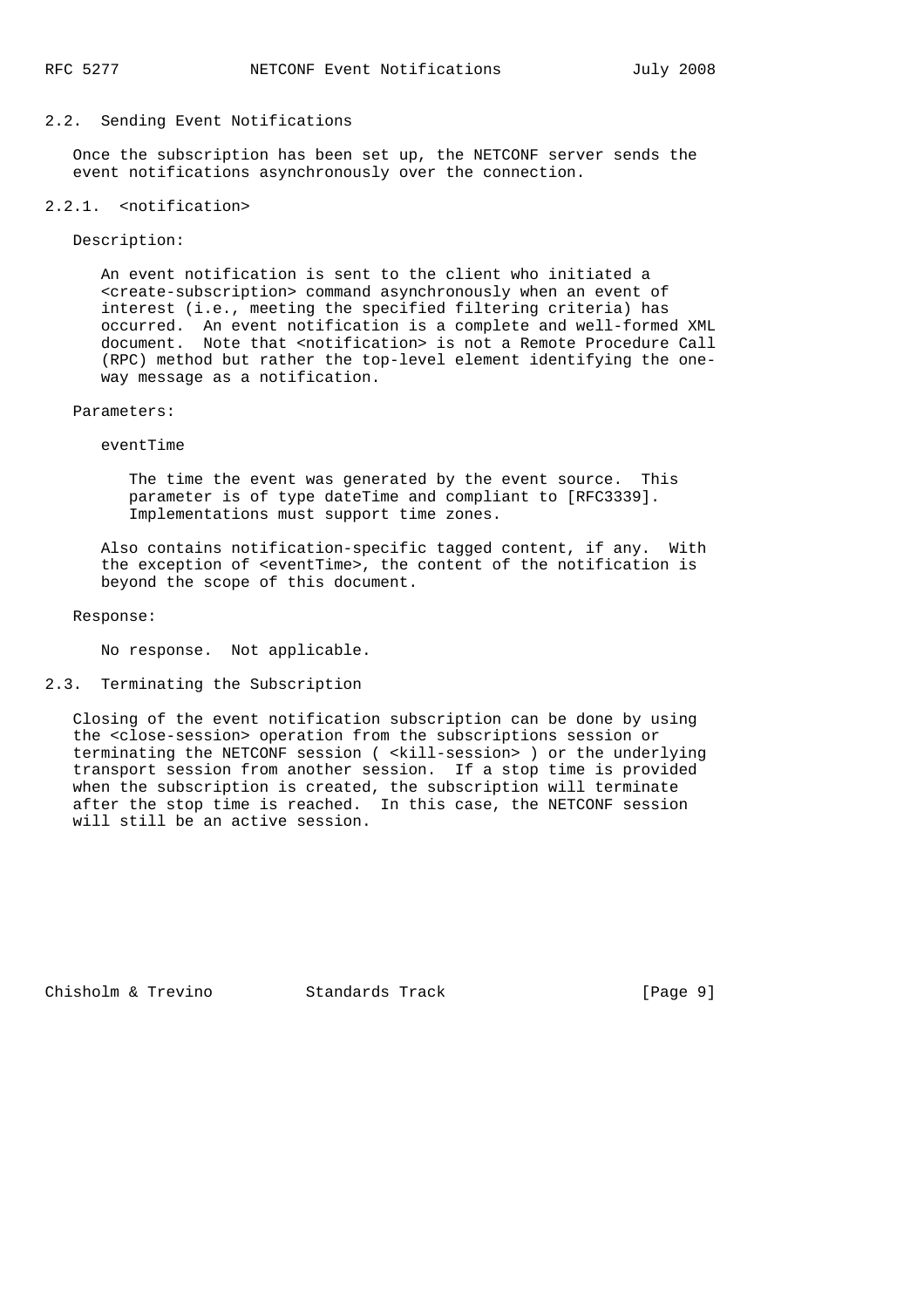# 3. Supporting Concepts

3.1. Capabilities Exchange

 The ability to process and send event notifications is advertised during the capability exchange between the NETCONF client and server.

3.1.1. Capability Identifier

"urn:ietf:params:netconf:capability:notification:1.0"

3.1.2. Capability Example

```
 <hello xmlns="urn:ietf:params:xml:ns:netconf:base:1.0">
   <capabilities>
      <capability>
          urn:ietf:params:xml:ns:netconf:base:1.0
        </capability>
        <capability>
          urn:ietf:params:netconf:capability:startup:1.0
        </capability>
        <capability>
          urn:ietf:params:netconf:capability:notification:1.0
        </capability>
     </capabilities>
   <session-id>4</session-id>
 </hello>
```
## 3.2. Event Streams

 An event stream is defined as a set of event notifications matching some forwarding criteria.

 Figure 2 illustrates the notification flow and concepts identified in this document. It does not mandate and/or preclude an implementation. The following is observed from the diagram below: System components (c1..cn) generate event notifications that are passed to a central component for classification and distribution. The central component inspects each event notification and matches the event notification against the set of stream definitions. When a match occurs, the event notification is considered to be a member of that event stream (stream 1..stream n). An event notification may be part of multiple event streams.

Chisholm & Trevino Standards Track [Page 10]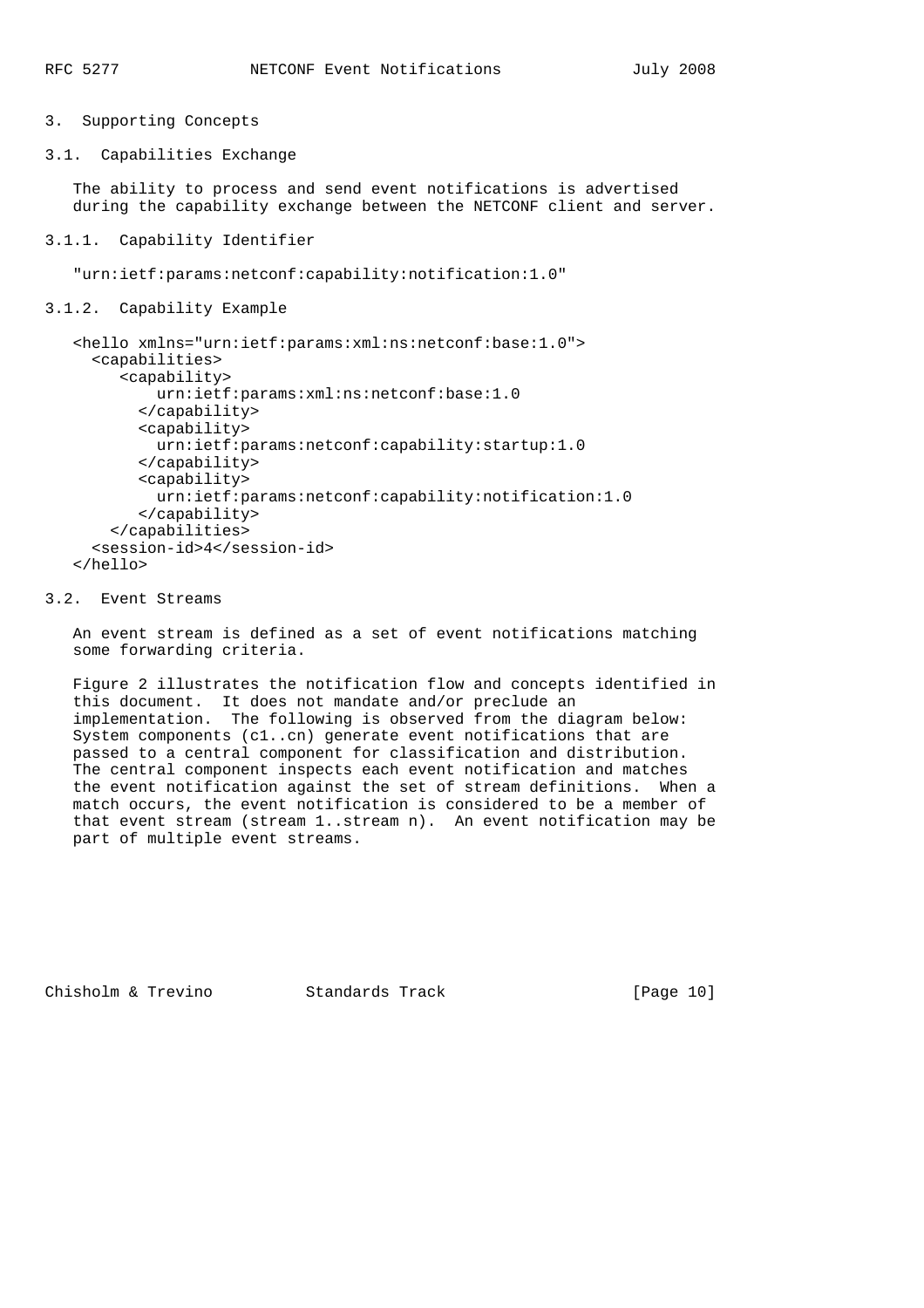At some point after the NETCONF server receives the internal event from a stream, it is converted to an appropriate XML encoding by the server, and a <notification> element is ready to send to all NETCONF sessions subscribed to that stream.

 After generation of the <notification> element, access control is applied by the server. If a session does not have permission to receive the <notification>, then it is discarded for that session, and processing of the internal event is completed for that session.

When a NETCONF client subscribes to a given event stream, user defined filter elements, if applicable, are applied to the event stream and matching event notifications are forwarded to the NETCONF server for distribution to subscribed NETCONF clients. A filter is transferred from the client to the server during the <create subscription> operation and applied against each <notification> element generated by the stream. For more information on filtering, see Section 3.6.

 A notification-logging service may also be available, in which case, the central component logs notifications. The NETCONF server may later retrieve logged notifications via the optional replay feature. For more information on replay, see section 3.3.





Chisholm & Trevino Standards Track [Page 11]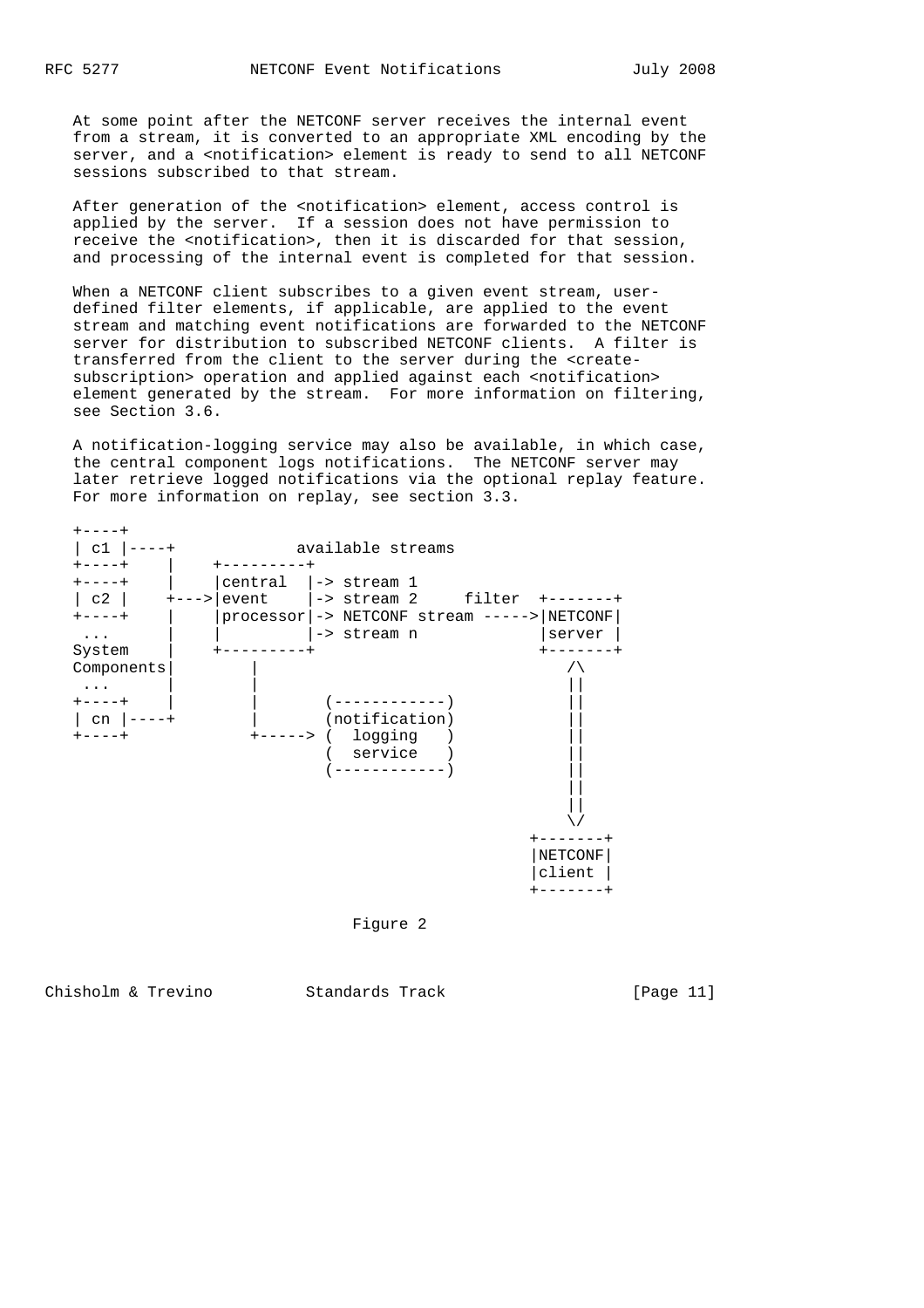## 3.2.1. Event Stream Definition

 Event streams are predefined on the managed device. The configuration of event streams is outside the scope of this document. However, it is envisioned that event streams are either pre established by the vendor (pre-configured), user configurable (e.g., part of the device's configuration), or both. Device vendors may allow event stream configuration via the NETCONF protocol (i.e., <edit-config> operation).

## 3.2.2. Event Stream Content Format

 The contents of all event streams made available to a NETCONF client (i.e., the notification sent by the NETCONF server) MUST be encoded in XML.

### 3.2.3. Default Event Stream

 A NETCONF server implementation supporting the notification capability MUST support the "NETCONF" notification event stream. This stream contains all NETCONF XML event notifications supported by the NETCONF server. The exact string "NETCONF" is used during the advertisement of stream support during the <get> operation on <streams> and during the <create-subscription> operation. Definition of the event notifications and their contents, beyond the inclusion of <eventTime>, for this event stream is outside the scope of this document.

## 3.2.4. Event Stream Sources

With the exception of the default event stream (NETCONF), specification of additional event stream sources (e.g., Simple Network Management Protocol (SNMP), syslog) is outside the scope of this document. NETCONF server implementations may leverage any desired event stream source in the creation of supported event streams.

## 3.2.5. Event Stream Discovery

 A NETCONF client retrieves the list of supported event streams from a NETCONF server using the <get> operation.

```
3.2.5.1. Name Retrieval Using <get> Operation
```
 The list of available event streams is retrieved by requesting the <streams> subtree via a <get> operation. Available event streams for the requesting session are returned in the reply containing the <name> and <description> elements, where the <name> element is

Chisholm & Trevino Standards Track [Page 12]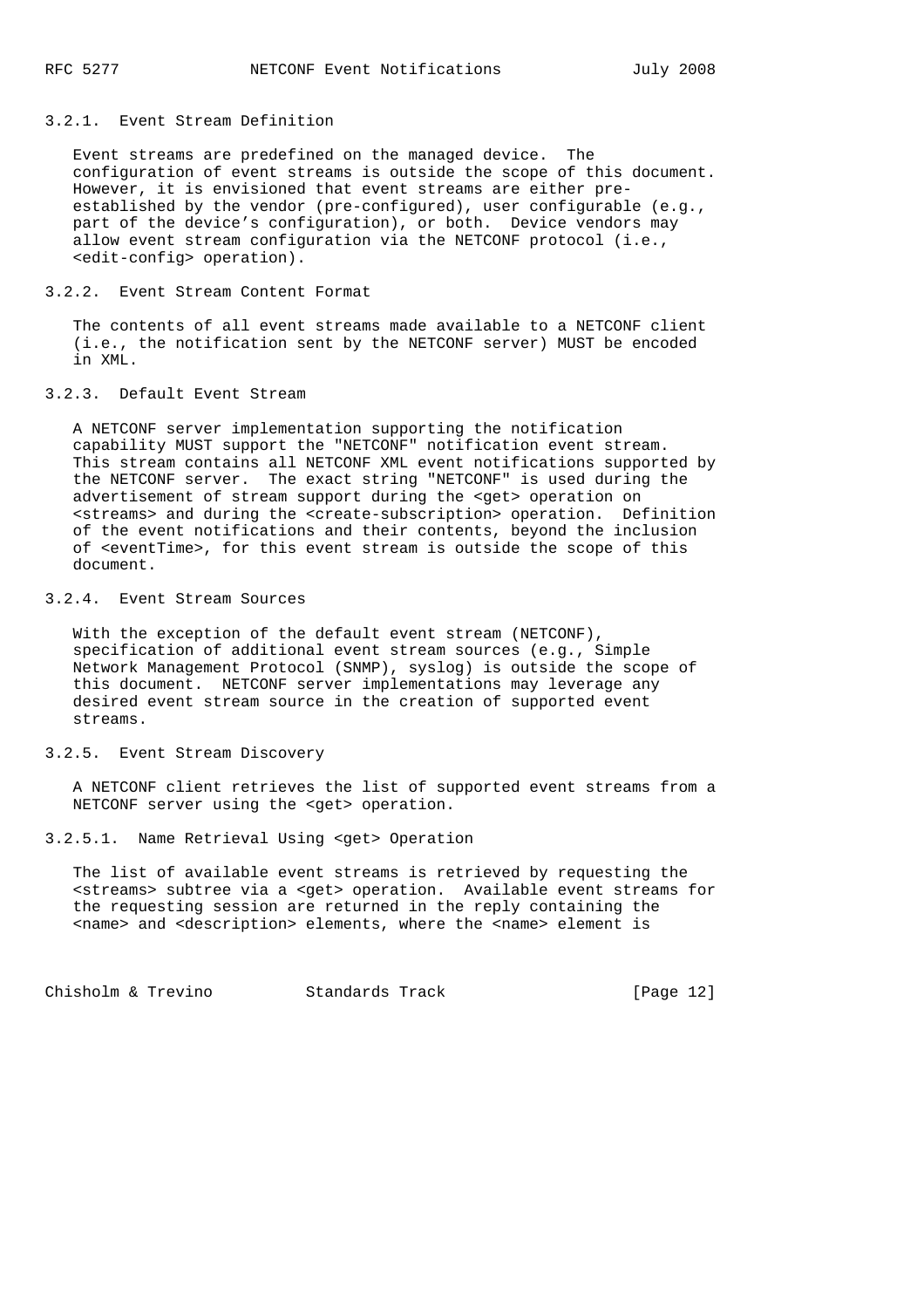mandatory, and its value is unique within the scope of a NETCONF server. An empty reply is returned if there are no available event streams, due to user-specified filters on the <get> operation.

 Additional information available about a stream includes whether notification replay is available and, if so, the timestamp of the earliest possible notification to replay.

 The following example shows retrieving the list of available event stream list using the <get> operation.

```
 <rpc message-id="101"
   xmlns="urn:ietf:params:xml:ns:netconf:base:1.0">
   <get>
    <filter type="subtree">
      <netconf xmlns="urn:ietf:params:xml:ns:netmod:notification">
         <streams/>
       </netconf>
    </filter>
   </get>
\langle / rpc
```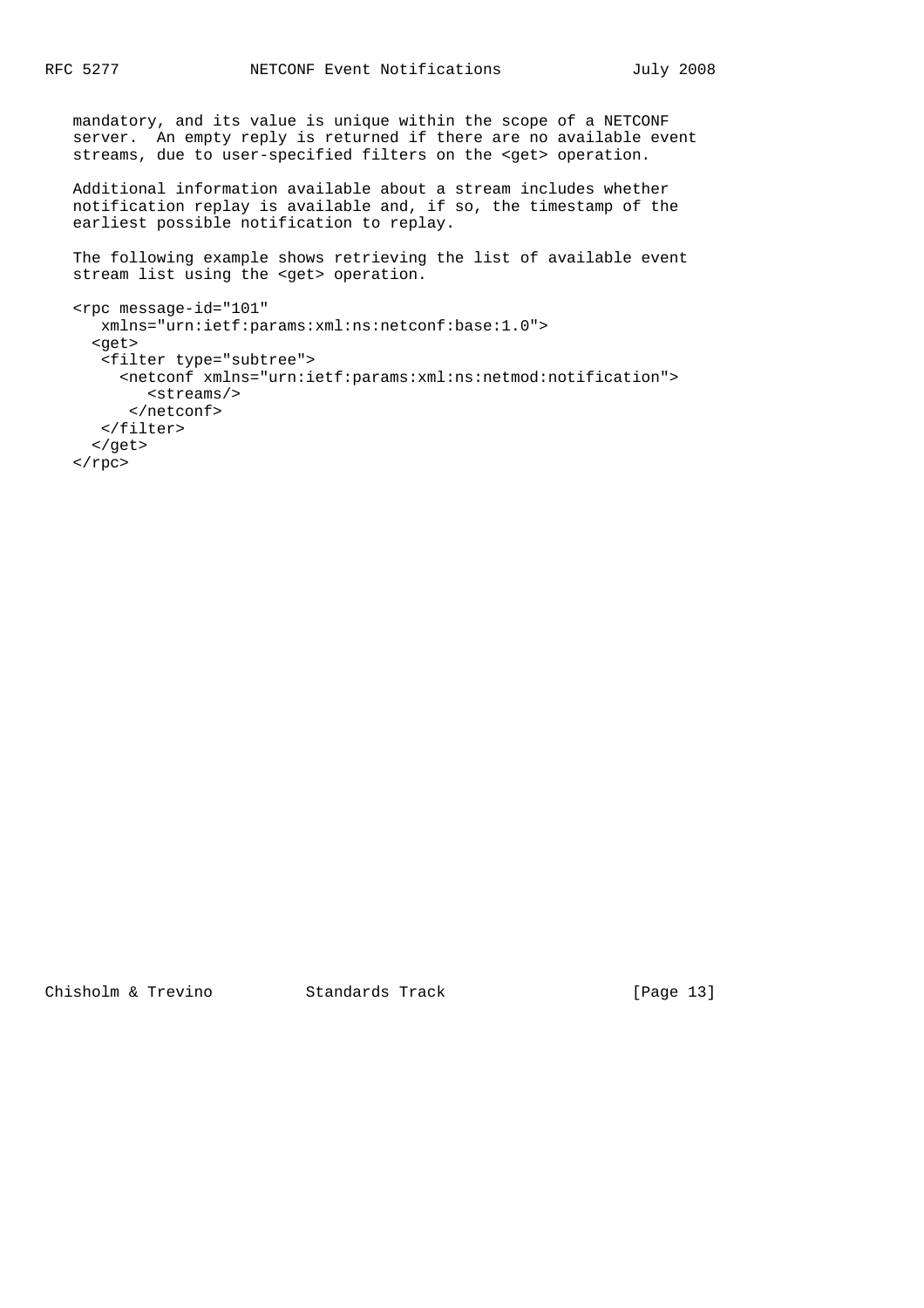```
 The NETCONF server returns a list of event streams available for
 subscription: NETCONF, SNMP, and syslog-critical in this example.
 <rpc-reply message-id="101"
                  xmlns="urn:ietf:params:xml:ns:netconf:base:1.0">
   <data>
     <netconf xmlns="urn:ietf:params:xml:ns:netmod:notification">
      <streams>
         <stream>
            <name>NETCONF</name>
            <description>default NETCONF event stream
            </description>
            <replaySupport>true</replaySupport>
            <replayLogCreationTime>
              2007-07-08T00:00:00Z
            </replayLogCreationTime>
         </stream>
         <stream>
            <name>SNMP</name>
            <description>SNMP notifications</description>
            <replaySupport>false</replaySupport>
         </stream>
         <stream>
           <name>syslog-critical</name>
           <description>Critical and higher severity
           </description>
          <replaySupport>true</replaySupport>
           <replayLogCreationTime>
             2007-07-01T00:00:00Z
           </replayLogCreationTime>
          </stream>
         </streams>
       </netconf>
   </data>
 </rpc-reply>
```
3.2.5.2. Event Stream Subscription

 A NETCONF client may request from the NETCONF server the list of event streams available to this session and then issue a <create subscription> request with the desired event stream name. Omitting the event stream name from the <create-subscription> request results in subscription to the default NETCONF event stream.

Chisholm & Trevino Standards Track [Page 14]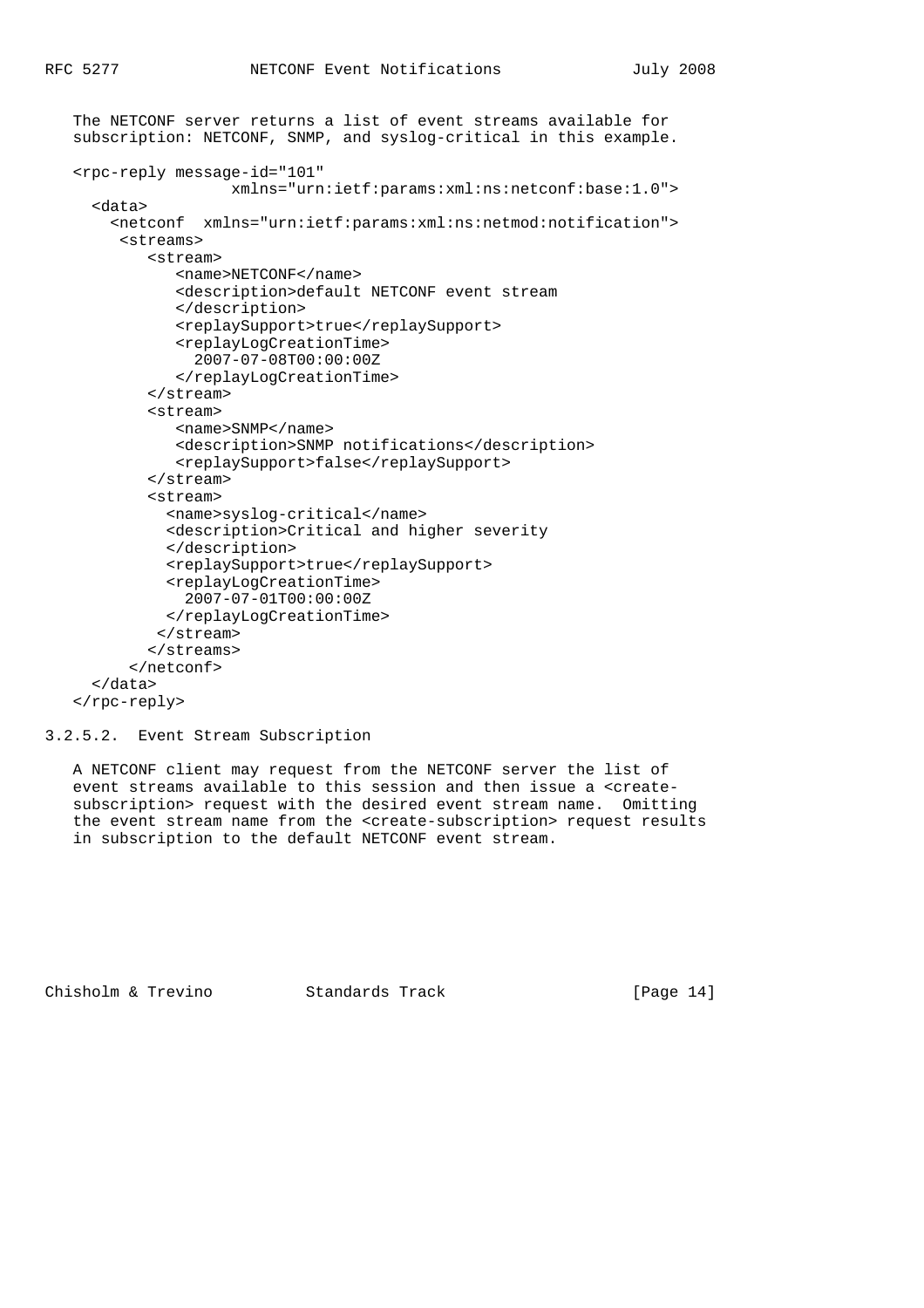# 3.2.5.2.1. Filtering Event Stream Contents

 The set of event notifications delivered in an event stream may be further refined by applying a user-specified filter supplied at subscription creation time ( <create-subscription> ). This is a transient filter associated with the event notification subscription and does not modify the event stream configuration. The filter element is applied against the contents of the <notification> wrapper and not the wrapper itself. See section 5 for examples. Either subtree or XPATH filtering can be used.

 XPATH support for the Notification capability is advertised as part of the normal XPATH capability advertisement. If XPATH support is advertised via the XPATH capability, then XPATH is supported for notification filtering. If this capability is not advertised, XPATH is not supported for notification filtering.

### 3.3. Notification Replay

### 3.3.1. Overview

 Replay is the ability to create an event subscription that will resend recently generated notifications, or in some cases send them for the first time to a particular NETCONF client. These notifications are sent the same way as normal notifications.

 A replay of notifications is specified by including the optional <startTime> parameter to the subscription command, which indicates the start time of the replay. The end time is specified using the optional <stopTime> parameter. If not present, notifications will continue to be sent until the subscription is terminated.

 A notification stream that supports replay is not expected to have an unlimited supply of saved notifications available to accommodate any replay request. Clients can query <replayLogCreationTime> and <replayLogAgedTime> to learn about the availability of notifications for replay.

 The actual number of stored notifications available for retrieval at any given time is a NETCONF server implementation-specific matter. Control parameters for this aspect of the feature are outside the scope of this document.

 Replay is dependent on a notification stream supporting some form of notification logging, although it puts no restrictions on the size or form of the log, or where it resides within the device. Whether or not a stream supports replay can be discovered by doing a <get> operation on the <streams> element of the Notification Management

Chisholm & Trevino Standards Track [Page 15]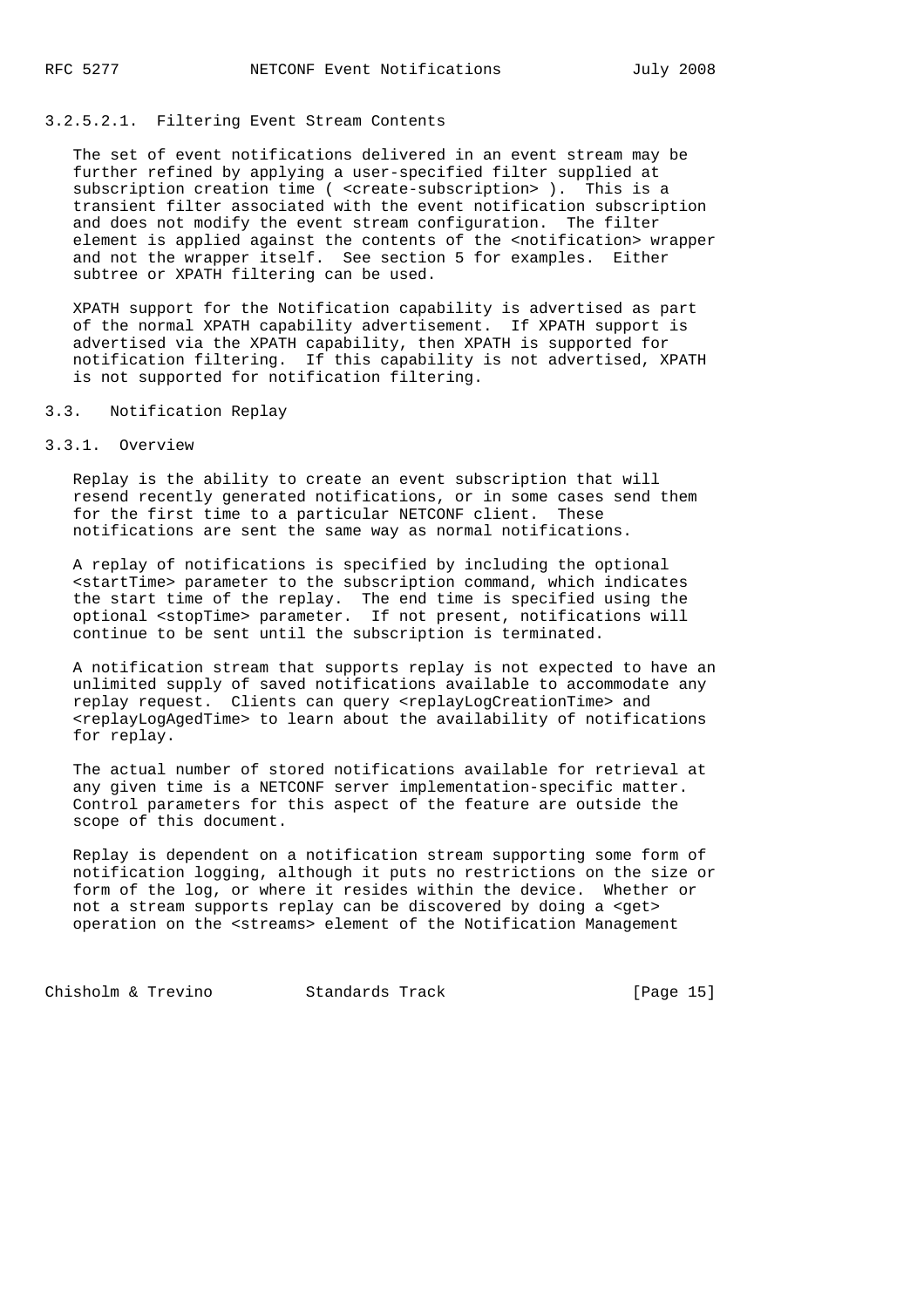Schema and looking at the value of the <replaySupport> object. This schema also provides the <replayLogCreationTime> element to indicate the earliest available logged notification.

3.3.2. Creating a Subscription with Replay

This feature uses optional parameters to the <create-subscription> command called <startTime> and <stopTime>. <startTime> identifies the earliest date and time of interest for event notifications being replayed and also indicates that a subscription will be providing replay of notifications. Events generated before this time are not matched. <stopTime> specifies the latest date and time of interest for event notifications being replayed. If it is not present, then notifications will continue to be sent until the subscription is terminated.

 Note that <startTime> and <stopTime> are associated with the time an event was generated by the event source.

 A <replayComplete> notification is sent to indicate that all of the replay notifications have been sent and must not be sent for any other reason. If this subscription has a stop time, then this session becomes a normal NETCONF session again. The NETCONF server will then accept <rpc> operations even if the server did not previously accept such operations due to lack of interleave support. In the case of a subscription without a stop time, after the <replayComplete> notification has been sent, it can be expected that any notifications generated since the start of the subscription creation will be sent, followed by notifications as they arise naturally within the system.

The <replayComplete> and <notificationComplete> notifications cannot be filtered out. They will always be sent on a replay subscription that specified a <startTime> and <stopTime>, respectively.

3.4. Notification Management Schema

 This Schema is used to learn about the event streams supported on the system. It also contains the definition of the <replayComplete> and <notificationComplete> notifications, which are sent to indicate that an event replay has sent all applicable notifications and that the subscription has terminated, respectively.

Chisholm & Trevino Standards Track [Page 16]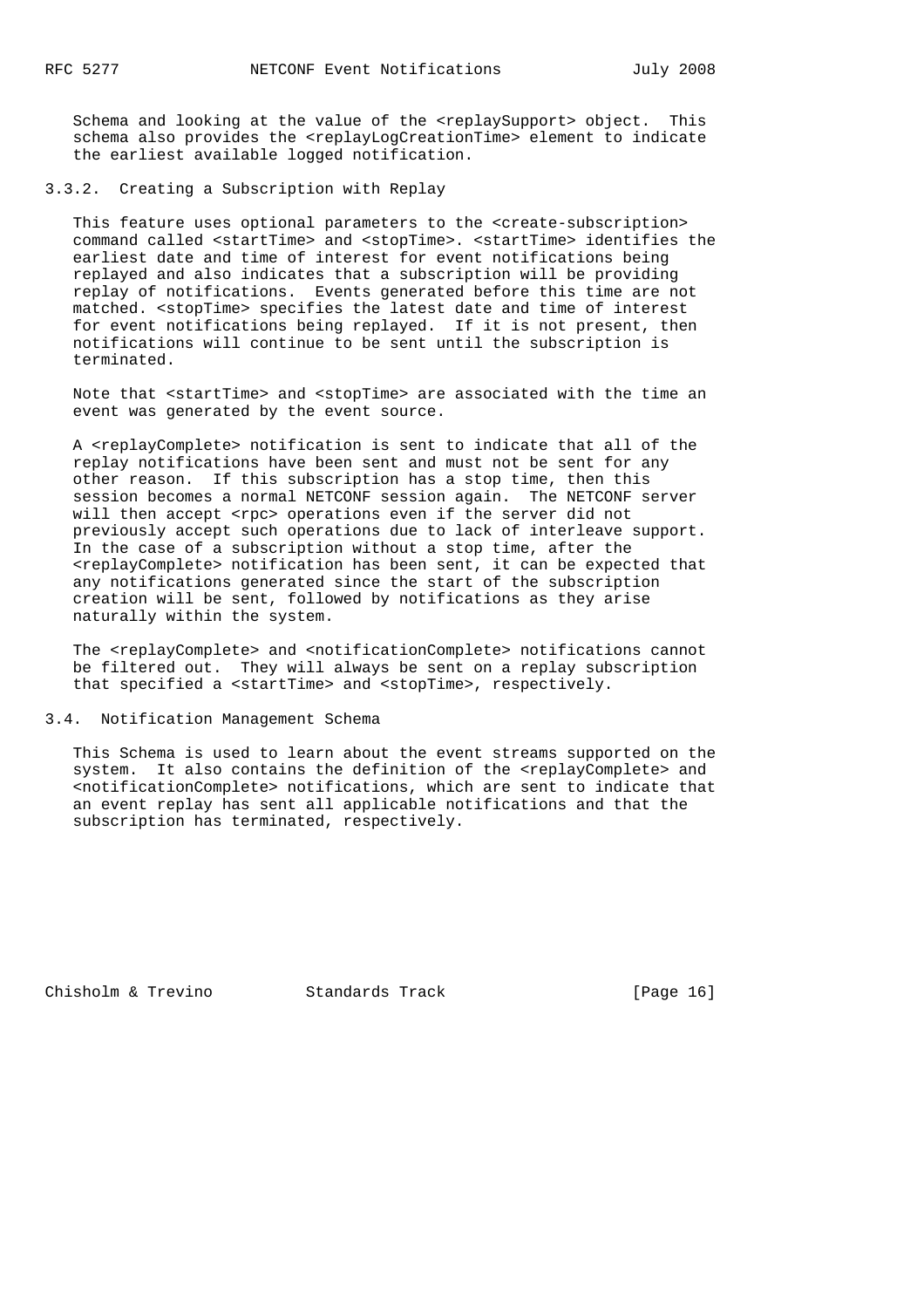```
 <?xml version="1.0" encoding="UTF-8"?>
 <xs:schema xmlns:xs="http://www.w3.org/2001/XMLSchema"
     xmlns:netconf="urn:ietf:params:xml:ns:netconf:base:1.0"
     xmlns:ncEvent="urn:ietf:params:xml:ns:netconf:notification:1.0"
     xmlns:manageEvent="urn:ietf:params:xml:ns:netmod:notification"
     targetNamespace="urn:ietf:params:xml:ns:netmod:notification"
     elementFormDefault="qualified"
     attributeFormDefault="unqualified"
     xml:lang="en" version="1.0">
     <xs:annotation>
         <xs:documentation xml:lang="en">
             A schema that can be used to learn about current
             event streams. It also contains the replayComplete
             and notificationComplete notification.
         </xs:documentation>
     </xs:annotation>
 <xs:import namespace="http://www.w3.org/XML/1998/namespace"
         schemaLocation="http://www.w3.org/2001/xml.xsd"/>
 <xs:import namespace="urn:ietf:params:xml:ns:netconf:base:1.0"
     schemaLocation="netconf.xsd"/>
 <xs:import namespace=
     "urn:ietf:params:xml:ns:netconf:notification:1.0"
       schemaLocation="notification.xsd"/>
 <xs:element name="netconf" type="manageEvent:Netconf"/>
 <xs:complexType name="Netconf">
   <xs:sequence>
       <xs:element name="streams" >
         <xs:annotation>
            <xs:documentation>
              The list of event streams supported by the
              system. When a query is issued, the returned
              set of streams is determined based on user
              privileges.
            </xs:documentation>
          </xs:annotation>
          <xs:complexType>
            <xs:sequence minOccurs="1" maxOccurs="unbounded">
              <xs:element name="stream">
                 <xs:annotation>
                   <xs:documentation>
                     Stream name, description, and other information.
                   </xs:documentation>
                 </xs:annotation>
                 <xs:complexType>
                   <xs:sequence>
```
Chisholm & Trevino Standards Track [Page 17]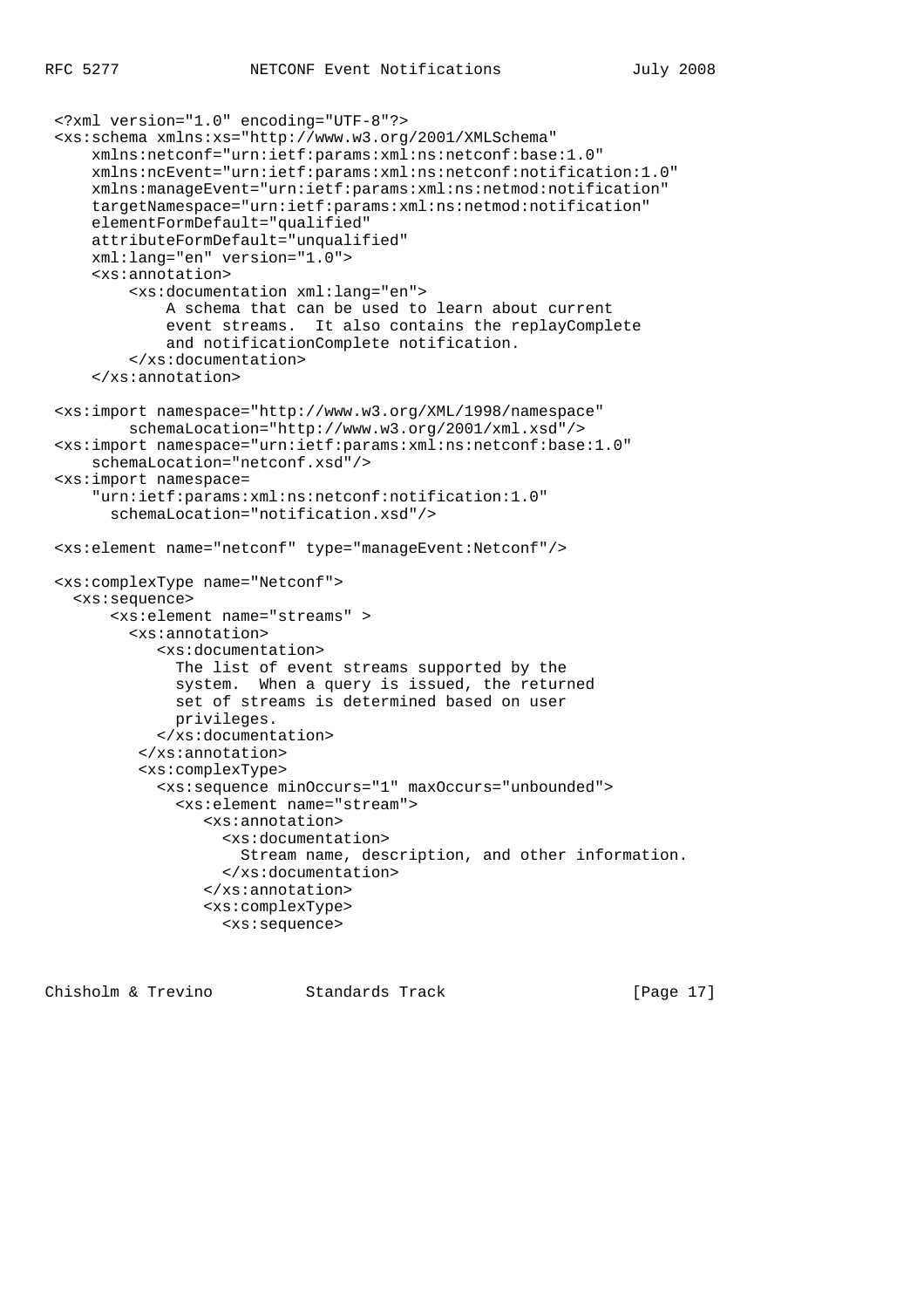```
 <xs:element name="name"
        type="ncEvent:streamNameType">
    <xs:annotation>
      <xs:documentation>
        The name of the event stream. If this is
        the default NETCONF stream, this must have
        the value "NETCONF".
      </xs:documentation>
    </xs:annotation>
 </xs:element>
 <xs:element name="description"
                     type="xs:string">
    <xs:annotation>
      <xs:documentation>
       A description of the event stream, including
       such information as the type of events that
       are sent over this stream.
      </xs:documentation>
    </xs:annotation>
 </xs:element>
 <xs:element name="replaySupport"
                     type="xs:boolean">
 <xs:annotation>
      <xs:documentation>
       An indication of whether or not event replay
        is available on this stream.
      </xs:documentation>
    </xs:annotation>
 </xs:element>
 <xs:element name="replayLogCreationTime"
                type="xs:dateTime" minOccurs="0">
   <xs:annotation>
    <xs:documentation>
   The timestamp of the creation of the log
   used to support the replay function on
    this stream.
   Note that this might be earlier then
    the earliest available
   notification in the log. This object
    is updated if the log resets
    for some reason. This
    object MUST be present if replay is
    supported.
      </xs:documentation>
    </xs:annotation>
  </xs:element>
  <xs:element name="replayLogAgedTime"
         type="xs:dateTime" minOccurs="0">
```
Chisholm & Trevino Standards Track [Page 18]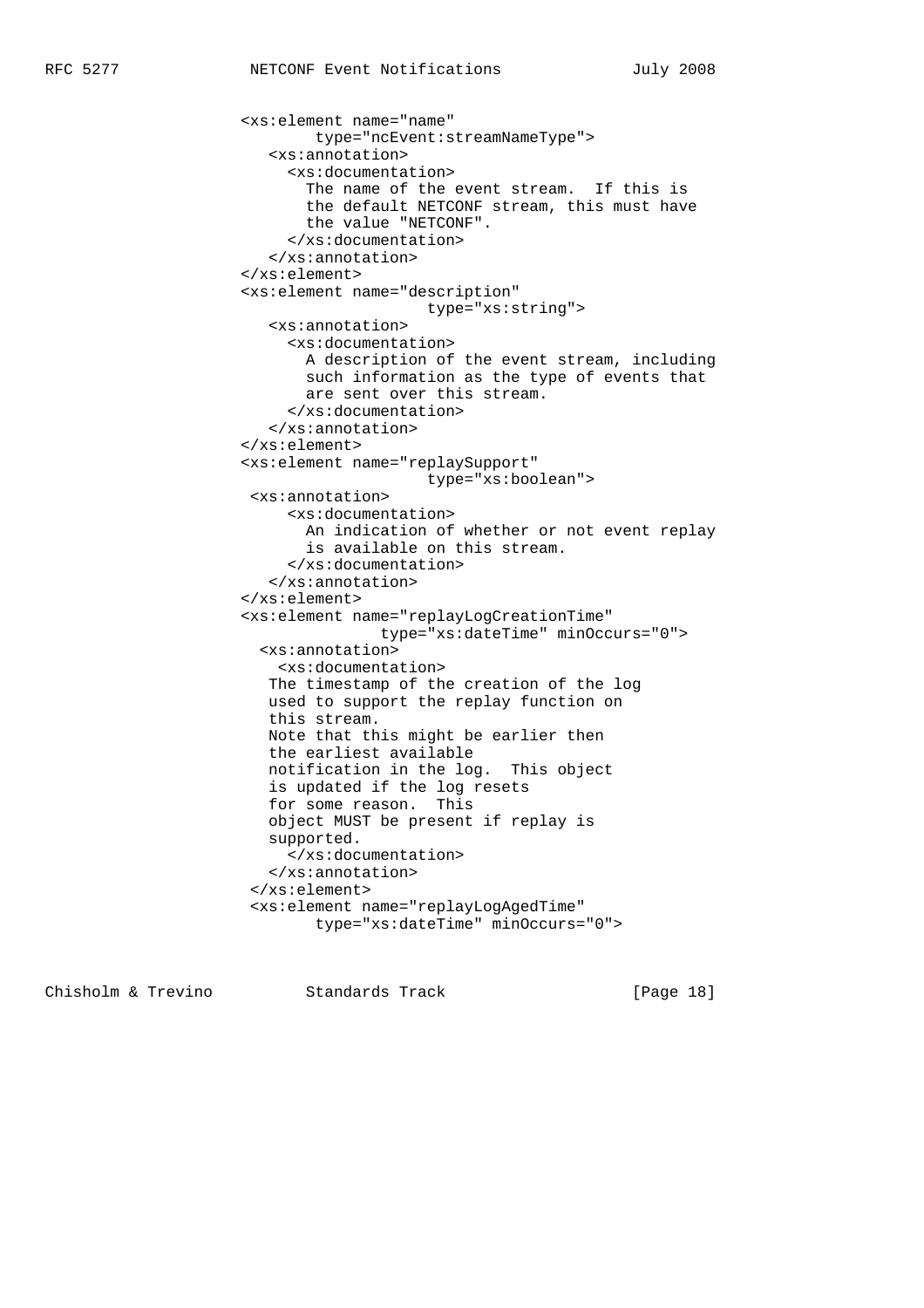```
 <xs:annotation>
                       <xs:documentation>
                         The timestamp of the last notification
                         aged out of the log. This
                         object MUST be present if replay is
                         supported and any notifications
                        have been aged out of the log.
                       </xs:documentation>
                     </xs:annotation>
                   </xs:element>
                </xs:sequence>
              </xs:complexType>
            </xs:element>
          </xs:sequence>
        </xs:complexType>
      </xs:element>
 </xs:sequence>
 </xs:complexType>
 <xs:complexType name="ReplayCompleteNotificationType">
     <xs:complexContent>
         <xs:extension base="ncEvent:NotificationContentType"/>
     </xs:complexContent>
 </xs:complexType>
 <xs:element name="replayComplete"
     type="manageEvent:ReplayCompleteNotificationType"
     substitutionGroup="ncEvent:notificationContent">
             <xs:annotation>
       <xs:documentation>
         This notification is sent to signal the end of a replay
         portion of a subscription.
       </xs:documentation>
     </xs:annotation>
     </xs:element>
 <xs:complexType name="NotificationCompleteNotificationType">
     <xs:complexContent>
         <xs:extension base="ncEvent:NotificationContentType"/>
     </xs:complexContent>
 </xs:complexType>
 <xs:element name="notificationComplete"
     type="manageEvent:NotificationCompleteNotificationType"
     substitutionGroup="ncEvent:notificationContent">
             <xs:annotation>
       <xs:documentation>
         This notification is sent to signal the end of a
```
Chisholm & Trevino Standards Track [Page 19]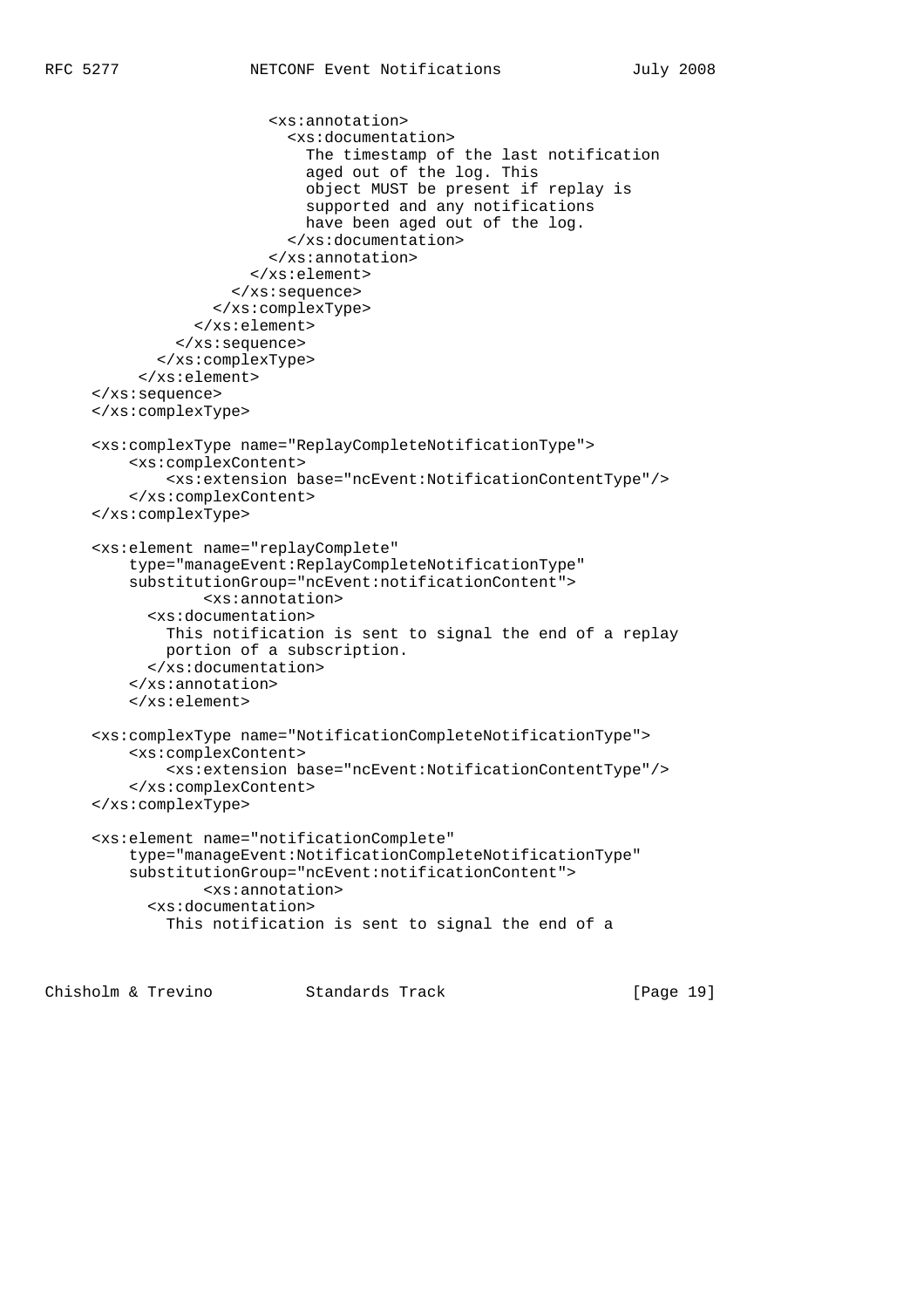notification subscription. It is sent in the case that stopTime was specified during the creation of the subscription. </xs:documentation> </xs:annotation> </xs:element>

#### </xs:schema>

#### 3.5. Subscriptions Data

 Subscriptions are non-persistent state information, and their lifetime is defined by their session or by the <stopTime> parameter.

# 3.6. Filter Mechanics

 If a filter element is specified to look for data of a particular value, and the data item is not present within a particular event notification for its value to be checked against, the notification will be filtered out. For example, if one were to check for 'severity=critical' in a configuration event notification where this field was not supported, then the notification would be filtered out.

 For subtree filtering, a non-empty node set means that the filter matches. For XPath filtering, the mechanisms defined in [XPATH] should be used to convert the returned value to boolean.

# 3.6.1. Filtering

 Filtering is explicitly stated when the event notification subscription is created. This is specified via the 'filter' parameter. A Filter only exists as a parameter to the subscription.

### 3.7. Message Flow

 The following figure depicts message flow between a NETCONF client (C) and NETCONF server (S) in order to create a subscription and begin the flow of notifications. This subscription specifies a <startTime>, so the server starts by replaying logged notifications. It is possible that many rpc/rpc-reply sequences occur before the subscription is created, but this is not depicted in the figure.

Chisholm & Trevino Standards Track [Page 20]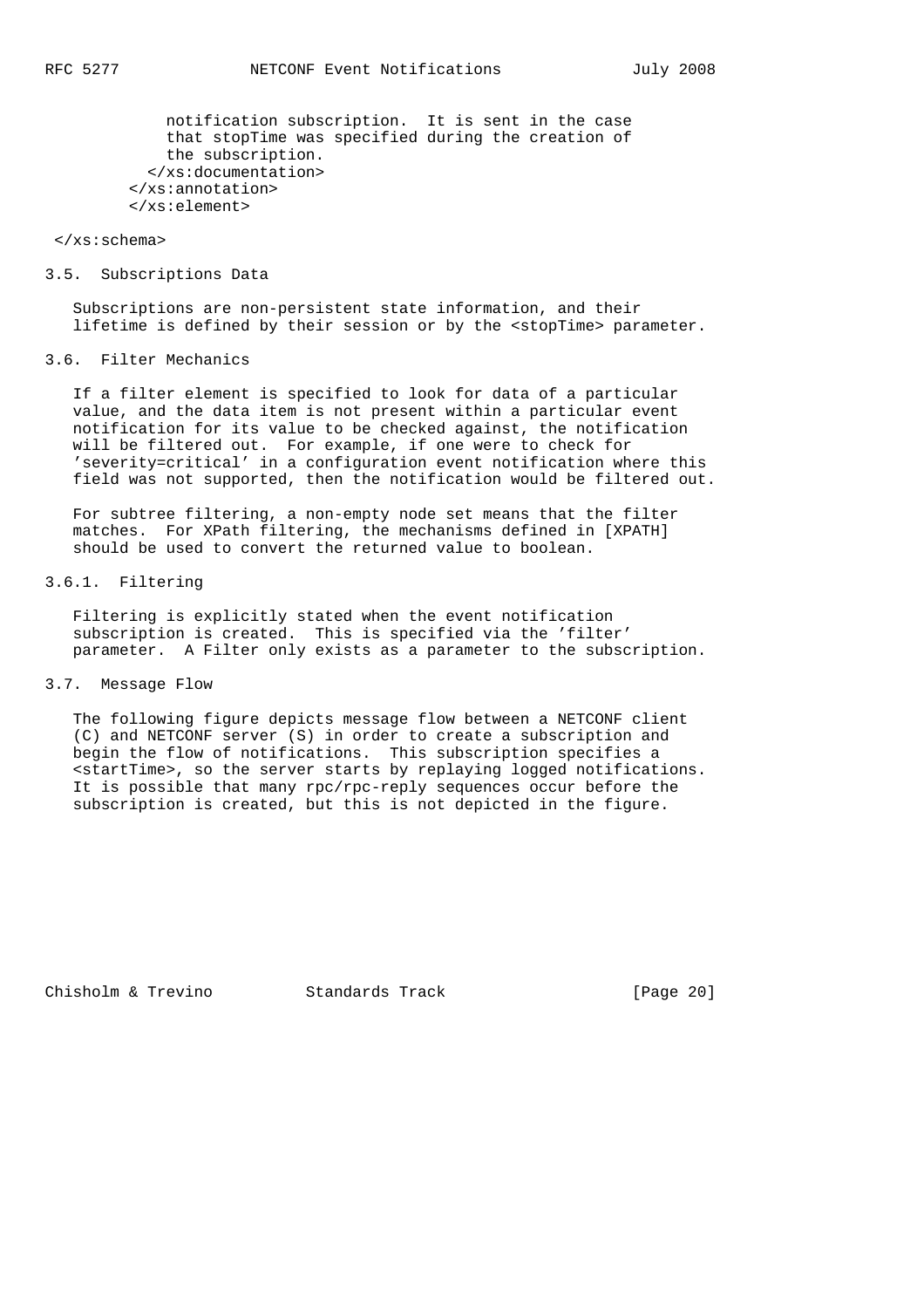

### Figure 3

 The following figure depicts message flow between a NETCONF client (C) and NETCONF server (S) in order to create a subscription and begin the flow of notifications. This subscription specified a <startTime> and <stopTime> so it starts by replaying logged notifications and then returns to be a normal command-response NETCONF session after the <replayComplete> and <notificationComplete> notifications are sent and it is available to process <rpc> requests. It is possible that many rpc/rpc-reply sequences occur before the subscription is created, but this is not depicted in the figure.

Chisholm & Trevino Standards Track [Page 21]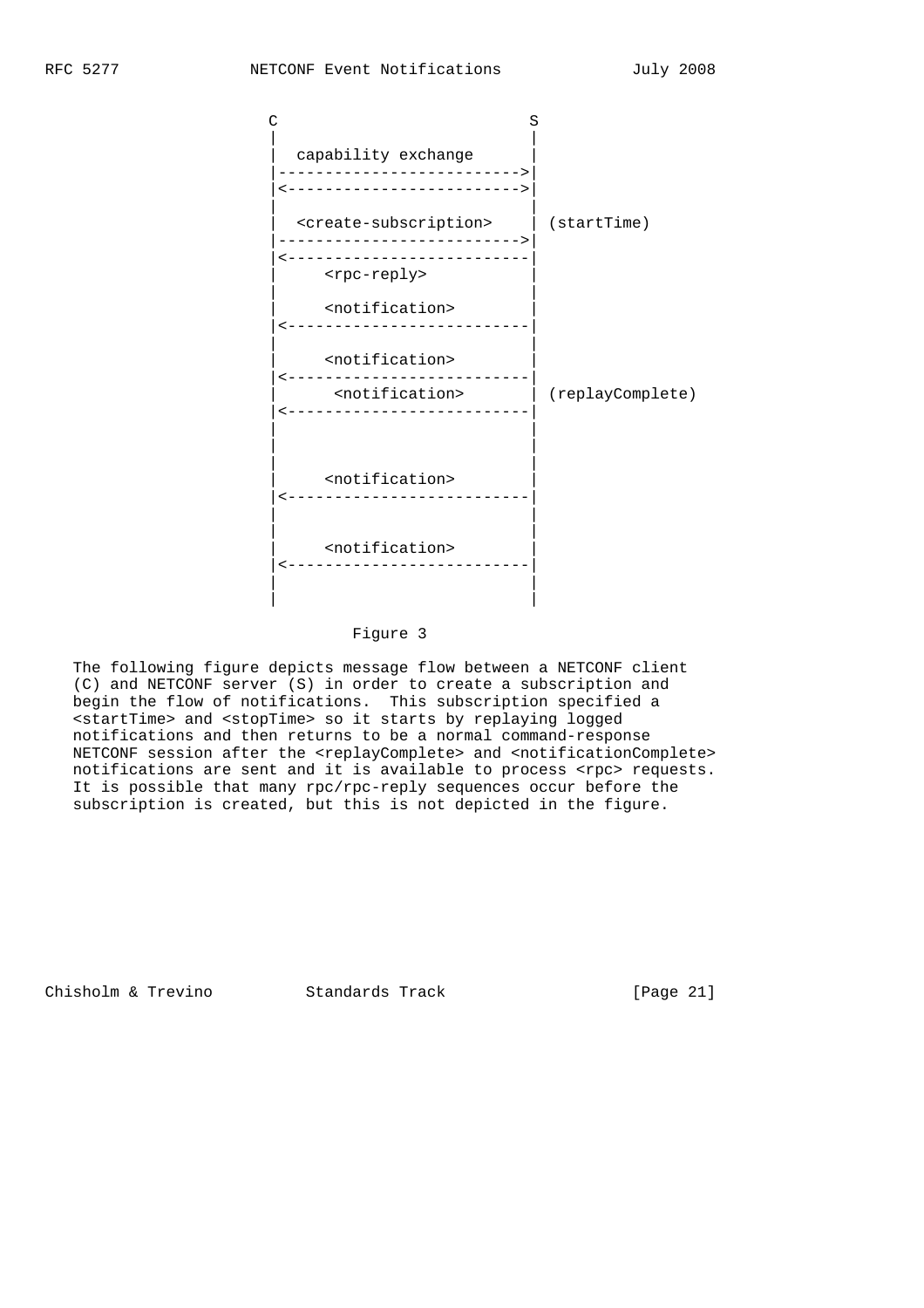

Figure 4

4. XML Schema for Event Notifications

The following [XMLSchema] defines NETCONF Event Notifications.

```
<?xml version="1.0" encoding="UTF-8"?>
   <xs:schema xmlns:xs="http://www.w3.org/2001/XMLSchema"
     xmlns="urn:ietf:params:xml:ns:netconf:notification:1.0"
     xmlns:netconf="urn:ietf:params:xml:ns:netconf:base:1.0"
     targetNamespace=
        "urn:ietf:params:xml:ns:netconf:notification:1.0"
     elementFormDefault="qualified"
     attributeFormDefault="unqualified"
       xml:lang="en">
```
Chisholm & Trevino Standards Track [Page 22]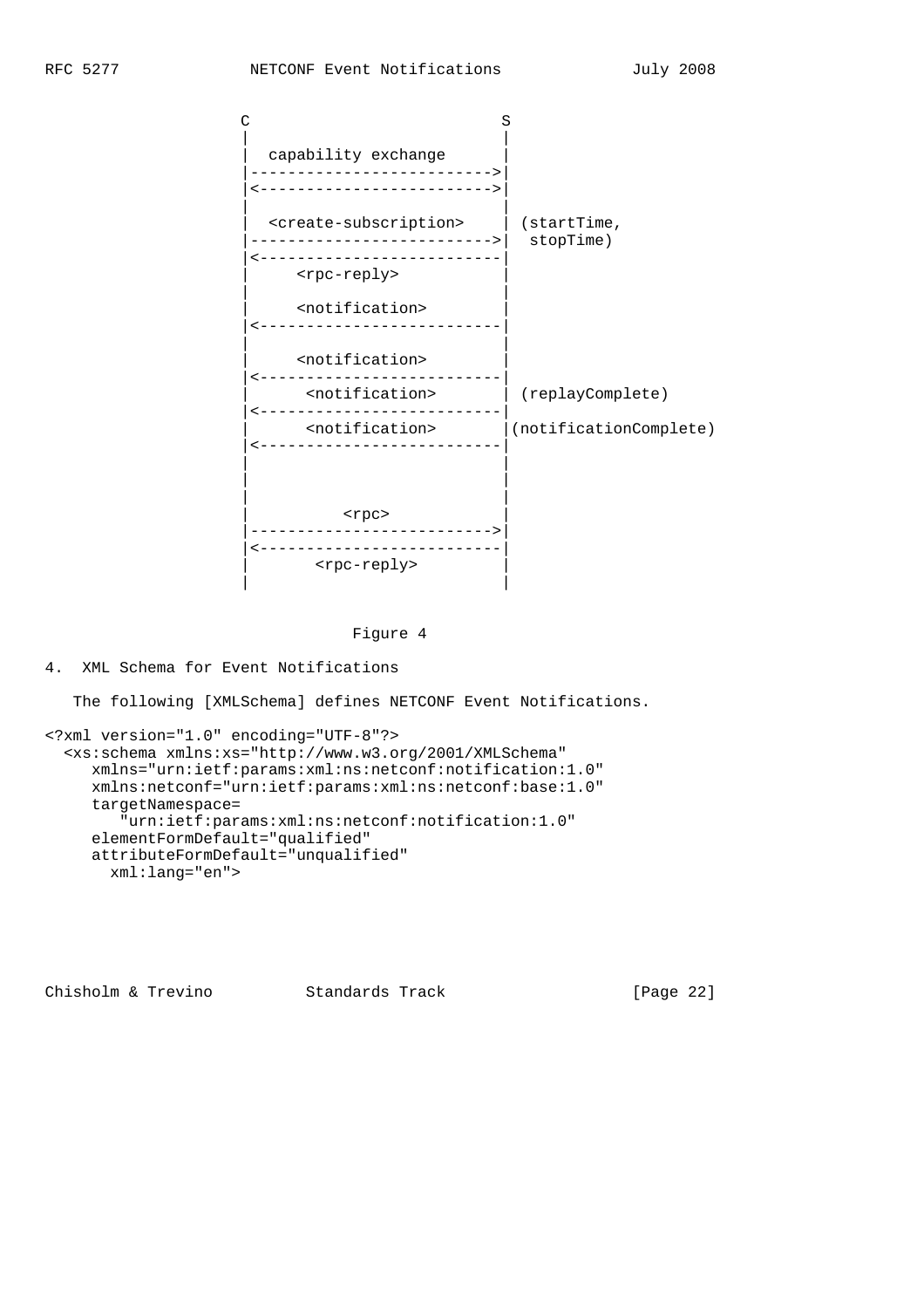```
 <!-- import standard XML definitions -->
      <xs:import namespace="http://www.w3.org/XML/1998/namespace"
                 schemaLocation="http://www.w3.org/2001/xml.xsd">
        <xs:annotation>
          <xs:documentation>
            This import accesses the xml: attribute groups for the
            xml:lang as declared on the error-message element.
          </xs:documentation>
        </xs:annotation>
      </xs:import>
      <!-- import base netconf definitions -->
      <xs:import namespace="urn:ietf:params:xml:ns:netconf:base:1.0"
        schemaLocation="netconf.xsd"/>
<!-- ************** Symmetrical Operations ********************-->
      <!-- <create-subscription> operation -->
     <xs:complexType name="createSubscriptionType">
         <xs:complexContent>
             <xs:extension base="netconf:rpcOperationType">
                 <xs:sequence>
                     <xs:element name="stream"
                          type="streamNameType" minOccurs="0">
                          <xs:annotation>
                              <xs:documentation>
                                 An optional parameter that indicates
                                 which stream of events is of interest.
                                 If not present, then events in the
                                 default NETCONF stream will be sent.
                              </xs:documentation>
                          </xs:annotation>
                     </xs:element>
                          <xs:element name="filter"
                              type="netconf:filterInlineType"
                              minOccurs="0">
                              <xs:annotation>
                                  <xs:documentation>
                                      An optional parameter that indicates
                                      which subset of all possible events
                                      is of interest. The format of this
                                      parameter is the same as that of the
                                      filter parameter in the NETCONF
                                      protocol operations. If not
                                      present, all events not precluded
                                      by other parameters will be sent.
```
Chisholm & Trevino Standards Track [Page 23]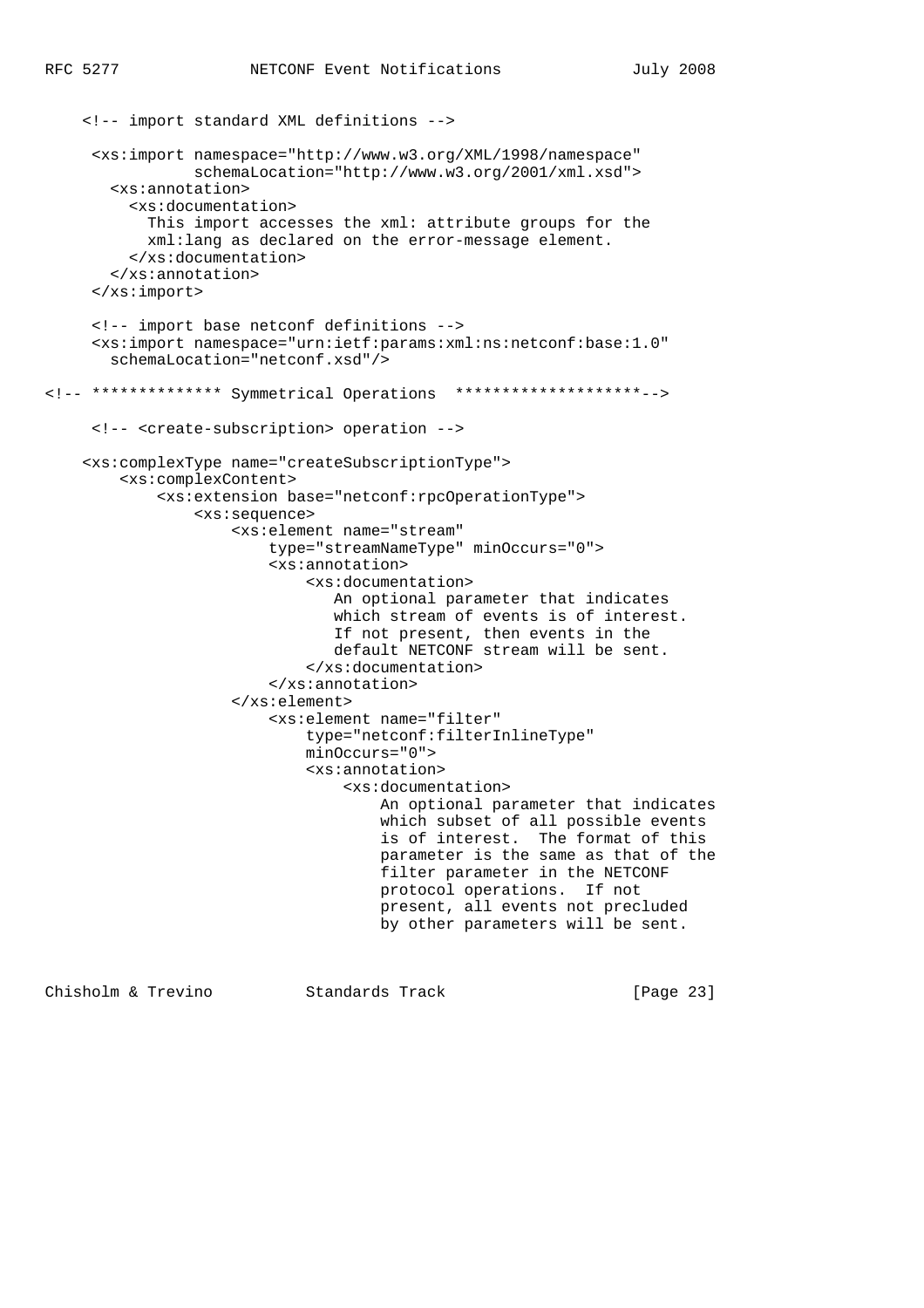```
 </xs:documentation>
                          </xs:annotation>
                      </xs:element>
                 <xs:element name="startTime" type="xs:dateTime"
                     minOccurs="0" >
                      <xs:annotation>
                          <xs:documentation>
                              A parameter used to trigger the replay
                              feature indicating that the replay
                              should start at the time specified. If
                              start time is not present, this is not a
                              replay subscription.
                          </xs:documentation>
                      </xs:annotation>
                 </xs:element>
                 <xs:element name="stopTime" type="xs:dateTime"
                     minOccurs="0" >
                      <xs:annotation>
                          <xs:documentation>
                              An optional parameter used with the
                              optional replay feature to indicate the
                              newest notifications of interest. If
                              stop time is not present, the
                              notifications will continue until the
                              subscription is terminated. Must be
                              used with startTime.
                          </xs:documentation>
                      </xs:annotation>
                 </xs:element>
             </xs:sequence>
         </xs:extension>
     </xs:complexContent>
 </xs:complexType>
 <xs:simpleType name="streamNameType">
     <xs:annotation>
         <xs:documentation>
             The name of an event stream.
         </xs:documentation>
     </xs:annotation>
     <xs:restriction base="xs:string"/>
 </xs:simpleType>
```
Chisholm & Trevino Standards Track [Page 24]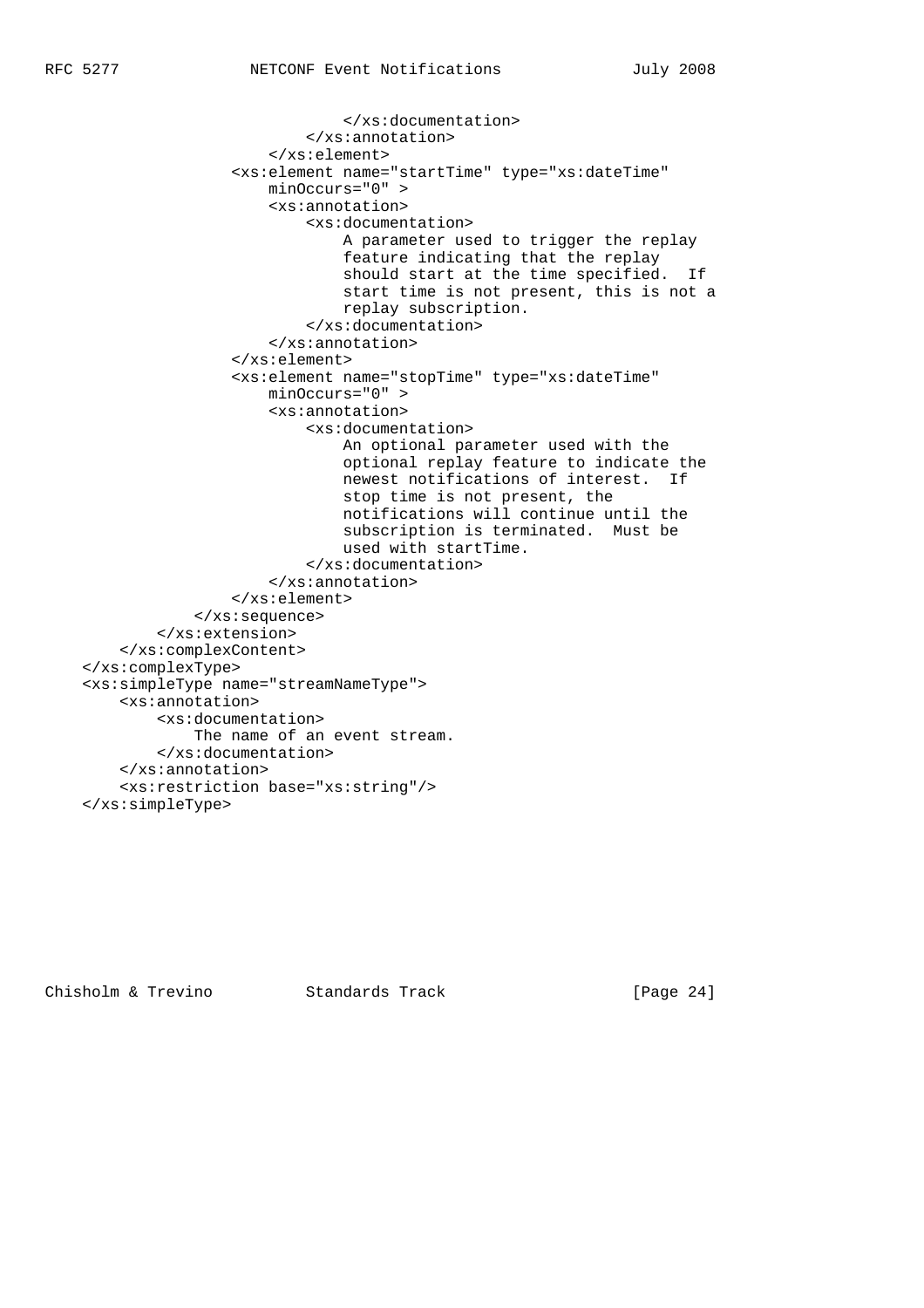```
 <xs:element name="create-subscription"
         type="createSubscriptionType"
         substitutionGroup="netconf:rpcOperation">
         <xs:annotation>
             <xs:documentation>
                 The command to create a notification subscription. It
                 takes as argument the name of the notification stream
                 and filter. Both of those options
                 limit the content of the subscription. In addition,
                 there are two time-related parameters, startTime and
                 stopTime, which can be used to select the time interval
                 of interest to the notification replay feature.
             </xs:documentation>
         </xs:annotation>
     </xs:element>
<!-- ************** One-way Operations ******************-->
      <!-- <Notification> operation -->
      <xs:complexType name="NotificationContentType"/>
     <xs:element name="notificationContent"
         type="NotificationContentType" abstract="true"/>
     <xs:complexType name="NotificationType">
         <xs:sequence>
             <xs:element name="eventTime" type="xs:dateTime">
               <xs:annotation>
                 <xs:documentation>
                 The time the event was generated by the event source.
                 </xs:documentation>
               </xs:annotation>
             </xs:element>
             <xs:element ref="notificationContent"/>
         </xs:sequence>
     </xs:complexType>
     <xs:element name="notification" type="NotificationType"/>
```

```
 </xs:schema>
```
Chisholm & Trevino Standards Track [Page 25]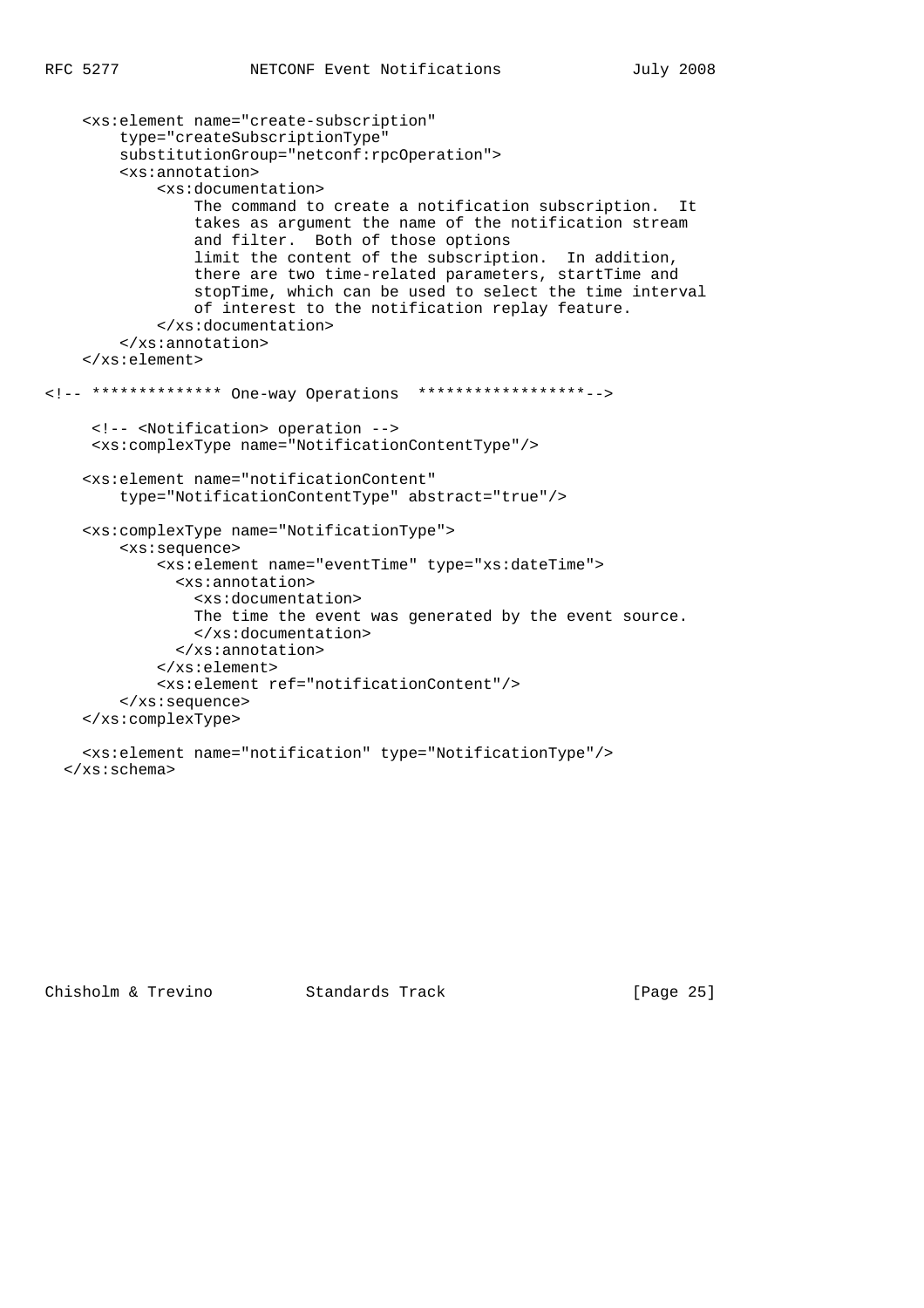### 5. Filtering Examples

 The following section provides examples to illustrate the various methods of filtering content on an event notification subscription.

 In order to illustrate the use of filter expressions, it is necessary to assume some of the event notification content. The examples below assume that the event notification schema definition has an <event> element at the top level consisting of the event class (e.g., fault, state, config), reporting entity, and either severity or operational state.

```
 Examples in this section are generated from the following fictional
 Schema.
```

```
 <?xml version="1.0" encoding="UTF-8"?>
 <xs:schema targetNamespace="http://example.com/event/1.0"
    xmlns="http://example.com/event/1.0"
    elementFormDefault="qualified"
    xmlns:xs="http://www.w3.org/2001/XMLSchema"
    xmlns:ncEvent="urn:ietf:params:xml:ns:netconf:notification:1.0">
     <xs:import namespace=
         "urn:ietf:params:xml:ns:netconf:notification:1.0"
         schemaLocation="notification.xsd"/>
     <xs:complexType name="eventType">
         <xs:complexContent>
             <xs:extension base="ncEvent:NotificationContentType">
                 <xs:sequence>
                      <xs:element name="eventClass" />
                      <xs:element name="reportingEntity">
                          <xs:complexType>
                              <xs:sequence>
                                  <xs:any namespace="##any"
                                  processContents="lax"/>
                              </xs:sequence>
                          </xs:complexType>
                      </xs:element>
                      <xs:choice>
                          <xs:element name="severity"/>
                          <xs:element name="operState"/>
                      </xs:choice>
                 </xs:sequence>
             </xs:extension>
         </xs:complexContent>
     </xs:complexType>
```
Chisholm & Trevino Standards Track [Page 26]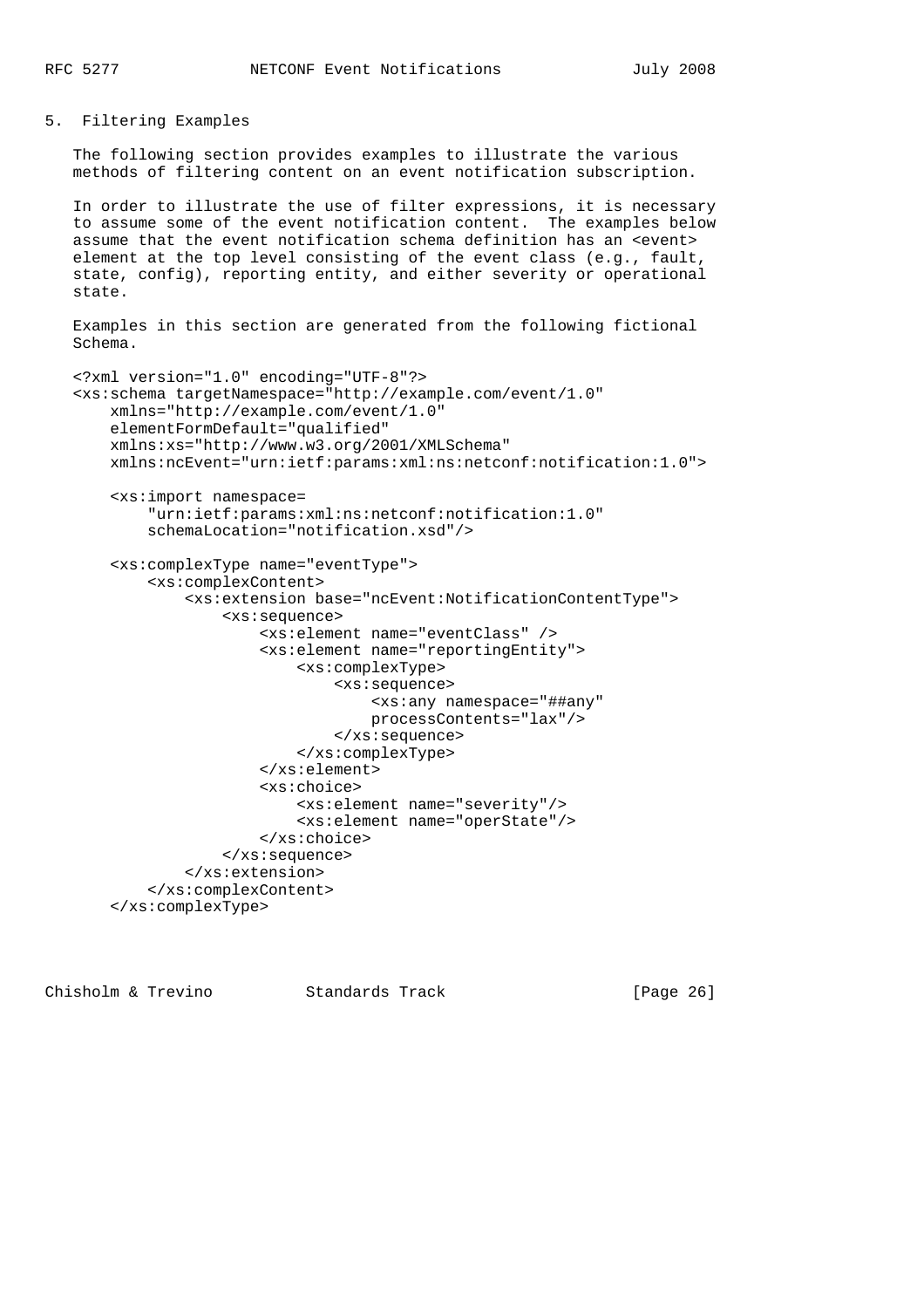```
 <xs:element name="event"
         type="eventType"
         substitutionGroup="ncEvent:notificationContent"/>
 </xs:schema>
 The above fictional notification definition could result in the
 following sample notification list, which is used in the examples in
 this section.
 <notification
    xmlns="urn:ietf:params:xml:ns:netconf:notification:1.0">
    <eventTime>2007-07-08T00:01:00Z</eventTime>
    <event xmlns="http://example.com/event/1.0">
       <eventClass>fault</eventClass>
       <reportingEntity>
           <card>Ethernet0</card>
       </reportingEntity>
       <severity>major</severity>
     </event>
 </notification>
 <notification
   xmlns="urn:ietf:params:xml:ns:netconf:notification:1.0">
    <eventTime>2007-07-08T00:02:00Z</eventTime>
    <event xmlns="http://example.com/event/1.0">
        <eventClass>fault</eventClass>
        <reportingEntity>
            <card>Ethernet2</card>
        </reportingEntity>
        <severity>critical</severity>
     </event>
 </notification>
 <notification
   xmlns="urn:ietf:params:xml:ns:netconf:notification:1.0">
    <eventTime>2007-07-08T00:04:00Z</eventTime>
    <event xmlns="http://example.com/event/1.0">
        <eventClass>fault</eventClass>
        <reportingEntity>
             <card>ATM1</card>
         </reportingEntity>
         <severity>minor</severity>
    </event>
 </notification>
```
Chisholm & Trevino Standards Track [Page 27]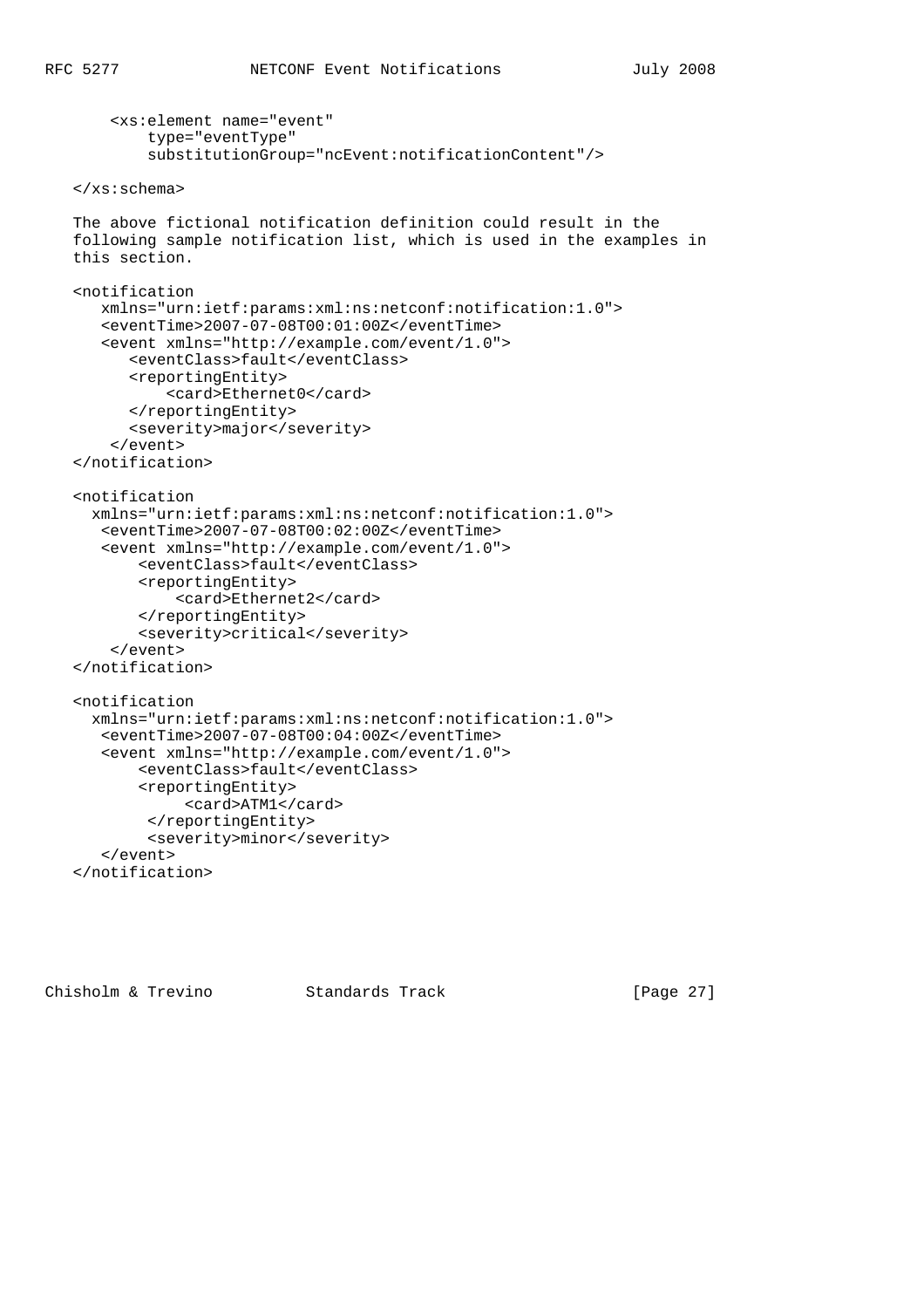```
 <notification
  xmlns="urn:ietf:params:xml:ns:netconf:notification:1.0">
  <eventTime>2007-07-08T00:10:00Z</eventTime>
   <event xmlns="http://example.com/event/1.0">
       <eventClass>state</eventClass>
       <reportingEntity>
          <card>Ethernet0</card>
       </reportingEntity>
       <operState>enabled</operState>
    </event>
 </notification>
```
### 5.1. Subtree Filtering

 XML subtree filtering is not well-suited for creating elaborate filter definitions given that it only supports equality comparisons and application of the logical OR operators (e.g., in an event subtree, give me all event notifications that have severity=critical, severity=major, or severity=minor). Nevertheless, it may be used for defining simple event notification forwarding filters as shown below.

 The following example illustrates how to select fault events which have severities of critical, major, or minor. The filtering criteria evaluation is as follows:

```
 ((fault & severity=critical) | (fault & severity=major) | (fault &
 severity=minor))
```

```
 <netconf:rpc netconf:message-id="101"
         xmlns:netconf="urn:ietf:params:xml:ns:netconf:base:1.0">
   <create-subscription
      xmlns="urn:ietf:params:xml:ns:netconf:notification:1.0">
     <filter netconf:type="subtree">
       <event xmlns="http://example.com/event/1.0">
         <eventClass>fault</eventClass>
         <severity>critical</severity>
       </event>
       <event xmlns="http://example.com/event/1.0">
         <eventClass>fault</eventClass>
         <severity>major</severity>
       </event>
       <event xmlns="http://example.com/event/1.0">
         <eventClass>fault</eventClass>
         <severity>minor</severity>
       </event>
     </filter>
   </create-subscription>
 </netconf:rpc>
```
Chisholm & Trevino Standards Track [Page 28]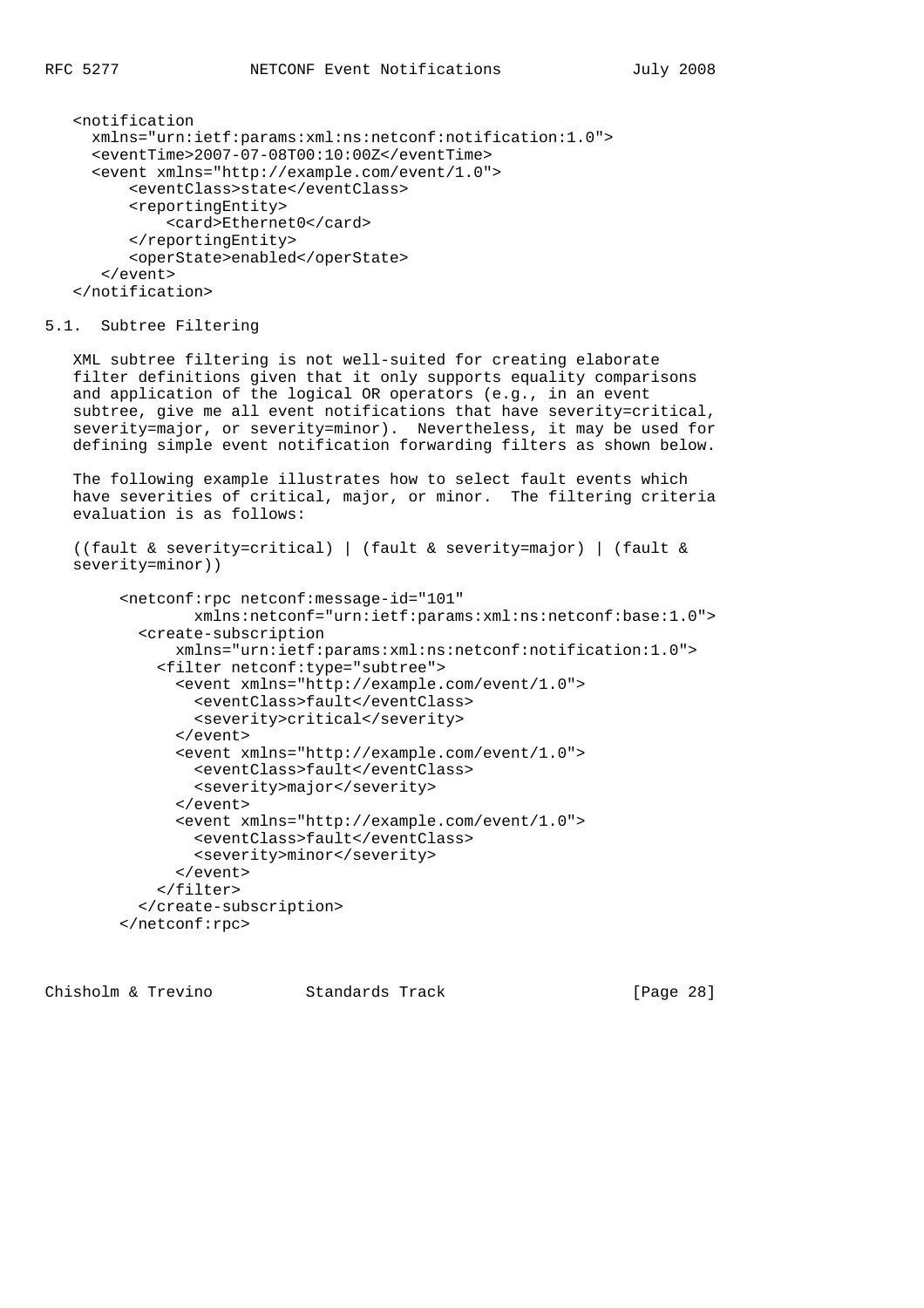```
 The following example illustrates how to select state or config
   EventClasses or fault events that are related to card Ethernet0. The
   filtering criteria evaluation is as follows:
    ( state | config | ( fault & ( card=Ethernet0)))
<netconf:rpc netconf:message-id="101"
                 xmlns:netconf="urn:ietf:params:xml:ns:netconf:base:1.0">
       <create-subscription
           xmlns="urn:ietf:params:xml:ns:netconf:notification:1.0">
         <filter netconf:type="subtree">
           <event xmlns="http://example.com/event/1.0">
             <eventClass>state</eventClass>
           </event>
           <event xmlns="http://example.com/event/1.0">
             <eventClass>config</eventClass>
           </event>
           <event xmlns="http://example.com/event/1.0">
             <eventClass>fault</eventClass>
             <reportingEntity>
               <card>Ethernet0</card>
             </reportingEntity>
           </event>
         </filter>
       </create-subscription>
</netconf:rpc>
5.2. XPATH Filters
   The following [XPATH] example illustrates how to select fault
   EventClass notifications that have severities of critical, major, or
   minor. The filtering criteria evaluation is as follows:
    ((fault) & ((severity=critical) | (severity=major) | (severity =
   minor)))
       <netconf:rpc netconf:message-id="101"
                 xmlns:netconf="urn:ietf:params:xml:ns:netconf:base:1.0">
         <create-subscription
               xmlns="urn:ietf:params:xml:ns:netconf:notification:1.0">
           <filter netconf:type="xpath"
                   xmlns:ex="http://example.com/event/1.0"
              select="/ex:event[ex:eventClass='fault' and
                   (ex:severity='minor' or ex:severity='major'
                        or ex:severity='critical')]"/>
         </create-subscription>
       </netconf:rpc>
```
Chisholm & Trevino Standards Track [Page 29]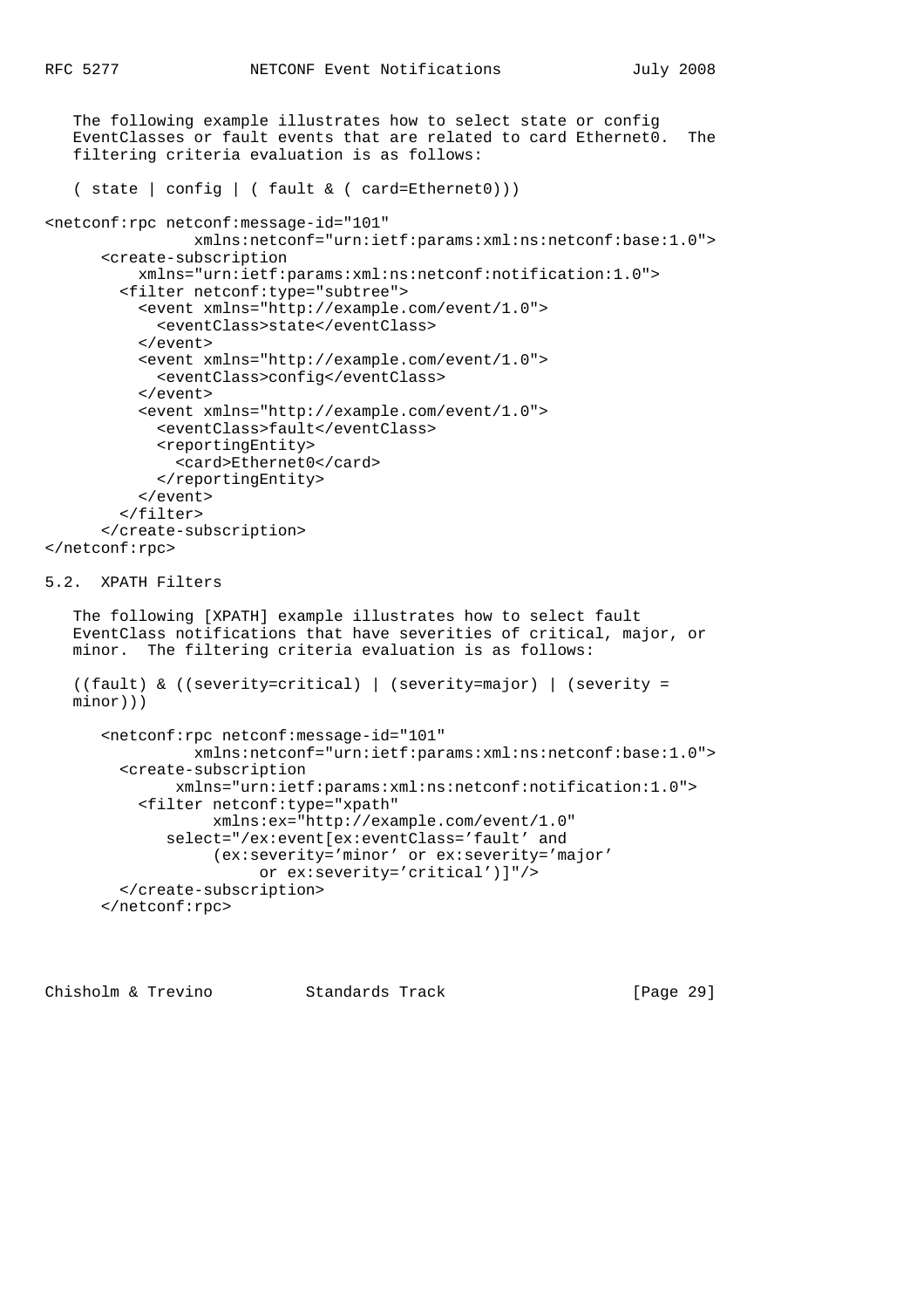The following example illustrates how to select state and config EventClasses or fault events of any severity that come from card Ethernet0. The filtering criteria evaluation is as follows:

```
 ( state | config | (fault & card=Ethernet0))
```
 <netconf:rpc message-id="101" xmlns:netconf="urn:ietf:params:xml:ns:netconf:base:1.0"> <create-subscription xmlns="urn:ietf:params:xml:ns:netconf:notification:1.0"> <filter netconf:type="xpath" xmlns:ex="http://example.com/event/1.0" select="/ex:event[ (ex:eventClass='state' or ex:eventClass='config') or ((ex:eventClass='fault' and ex:card='Ethernet0'))]"/> </create-subscription> </netconf:rpc>

#### 6. Interleave Capability

#### 6.1. Description

 The :interleave capability indicates that the NETCONF peer supports the ability to interleave other NETCONF operations within a notification subscription. This means the NETCONF server MUST receive, process, and respond to NETCONF requests on a session with an active notification subscription. This capability helps scalability by reducing the total number of NETCONF sessions required by a given operator or management application.

## 6.2. Dependencies

 This capability is dependent on the notification capability being supported.

## 6.3. Capability Identifier

 The :interleave capability is identified by the following capability string:

urn:ietf:params:netconf:capability:interleave:1.0

Chisholm & Trevino Standards Track [Page 30]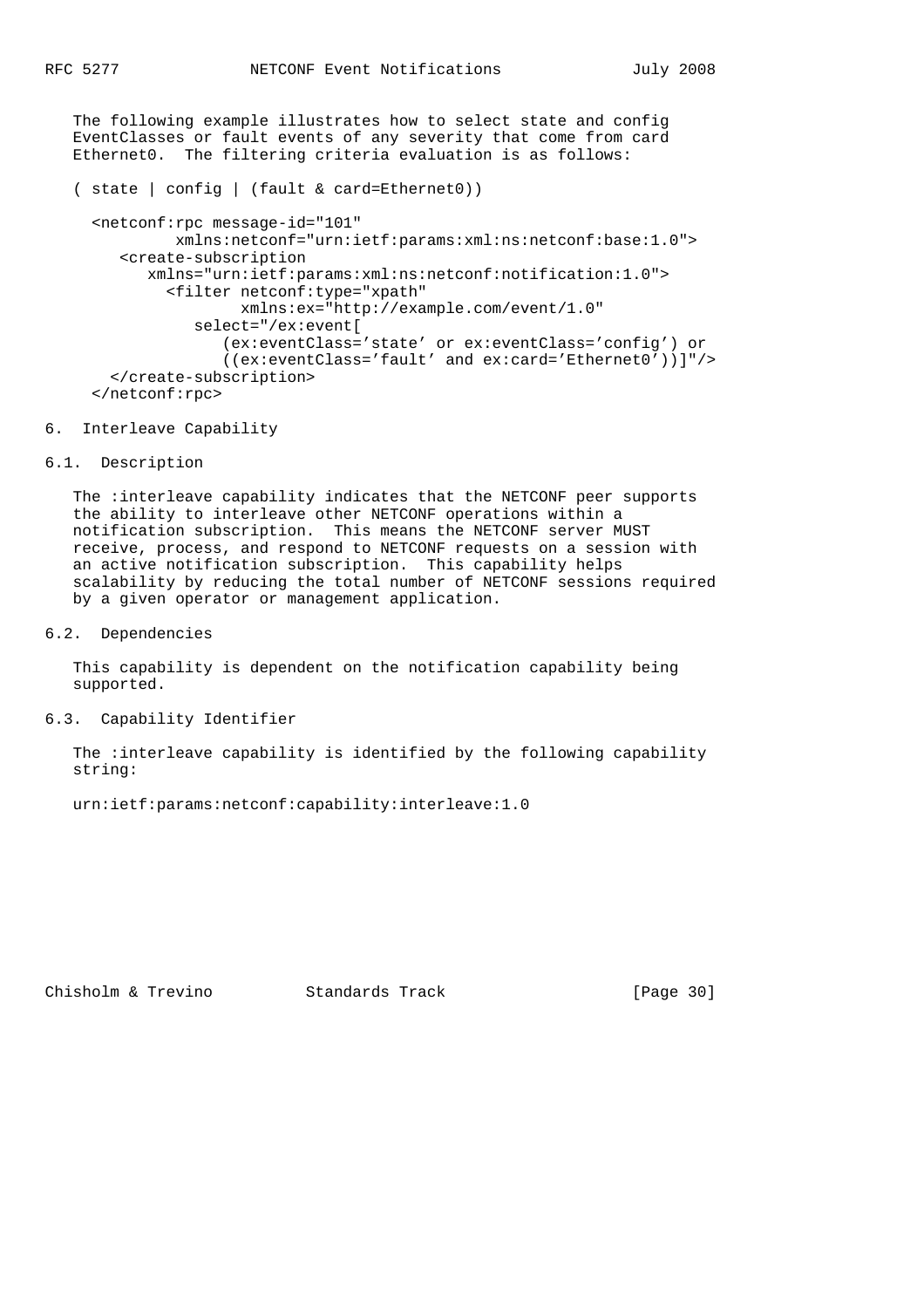#### 6.4. New Operations

None.

#### 6.5. Modifications to Existing Operations

When a <create-subscription> is sent while another subscription is active on that session, the following error will be returned:

Tag: operation-failed

Error-type: protocol

Severity: error

Error-info: none

 Description: Request could not be completed because the requested operation failed for some reason not covered by any other error condition.

7. Security Considerations

 The security considerations from the base [NETCONF] document also apply to the Notification capability.

 The access control framework and the choice of transport will have a major impact on the security of the solution.

 The <notification> elements are never sent before the transport layer and the NETCONF layer, including capabilities exchange, have been established and the manager has been identified and authenticated.

It is recommended that care be taken to secure execution:

o <create-subscription> invocation

o <get> on read-only data models

o <notification> content

 Secure execution means ensuring that a secure transport is used as well as ensuring that the user has sufficient authorization to perform the function they are requesting against the specific subset of NETCONF content involved. When a <get> is received that refers to the content defined in this memo, clients should only be able to view the content for which they have sufficient privileges. A create <create-subscription> operation can be considered like a deferred

Chisholm & Trevino Standards Track [Page 31]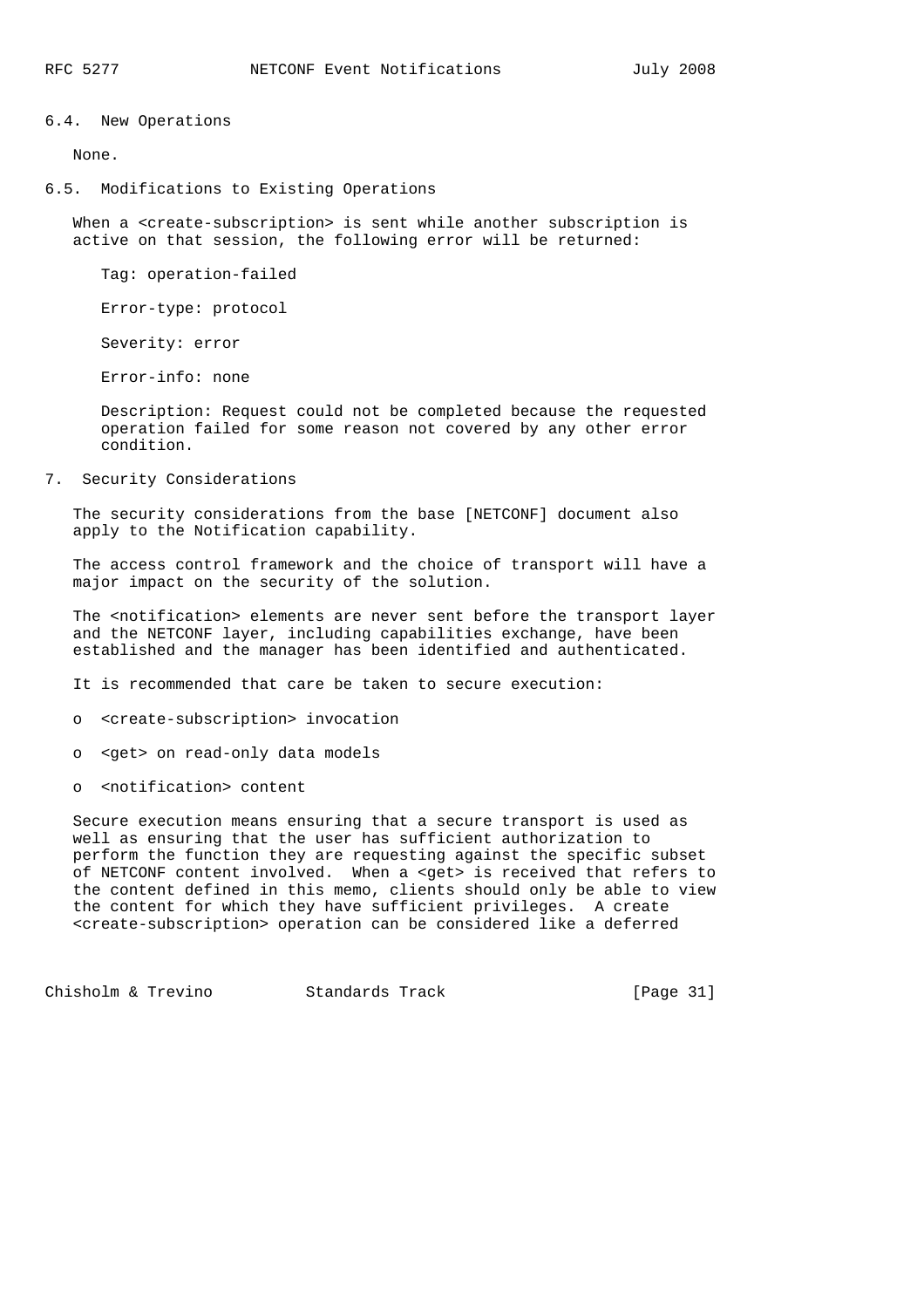<get>, and the content that different users can access may vary. This different access is reflected in the <notification> that different users are able to subscribe to.

 One potential security issue is the transport of data from non- NETCONF streams, such as syslog and SNMP. This data may be more vulnerable (or less vulnerable) when being transported over NETCONF than when being transported using the protocol normally used for transporting it, depending on the security credentials of the two subsystems. The NETCONF server is responsible for applying access control to stream content.

 The contents of notifications, as well as the names of event streams, may contain sensitive information and care should be taken to ensure that they are viewed only by authorized users. The NETCONF server MUST NOT include any content in a notification that the user is not authorized to view.

 If a subscription is created with a <stopTime>, the NETCONF session will return to being a normal command-response NETCONF session when the replay is completed. It is the responsibility of the NETCONF client to close this session when it is no longer of use.

 If a malicious or buggy NETCONF client sends a number of <create subscription> requests, then these subscriptions accumulate and may use up system resources. In such a situation, subscriptions can be terminated by terminating the suspect underlying NETCONF sessions using the <kill-session> operation.

## 8. IANA Considerations

 This document registers three URIs for the NETCONF XML namespace in the IETF XML registry [RFC3688].

 Following the format in RFC 3688, IANA has made the following registration. Note that the capability URNs are also compliant to section 10.3 of [NETCONF].

| Index         | Capability Identifier                                   |
|---------------|---------------------------------------------------------|
| :notification | urn:ietf:params:netconf:capability:<br>notification:1.0 |
| :interleave:  | urn:ietf:params:netconf:capability:<br>interleave:1.0   |

Chisholm & Trevino Standards Track [Page 32]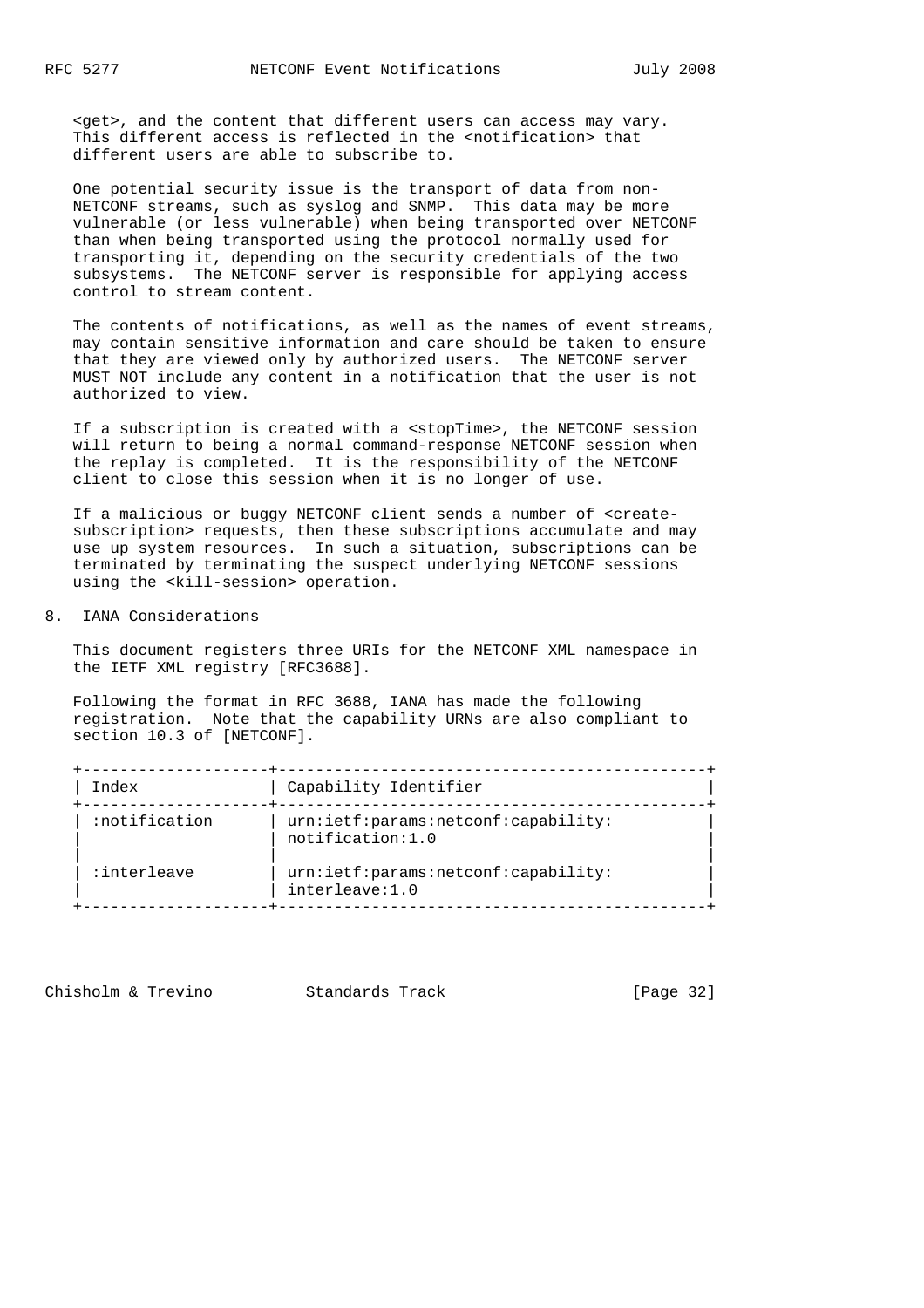URI: urn:ietf:params:xml:ns:netmod:notification

URI: urn:ietf:params:xml:ns:netconf:notification:1.0

Registrant Contact: The IESG.

XML: N/A, the requested URI is an XML namespace.

In addition, IANA registered the XML Schema defined in Section 4.

9. Acknowledgements

 Thanks to Gilbert Gagnon, Greg Wilbur, and Kim Curran for providing their input into the early work on this document. In addition, the editors would like to acknowledge input at the Vancouver editing session from the following people: Orly Nicklass, James Balestriere, Yoshifumi Atarashi, Glenn Waters, Alexander Clemm, Dave Harrington, Dave Partain, Ray Atarashi, David Perkins, and the following additional people from the Montreal editing session: Balazs Lengyel, Phil Shafer, Rob Enns, Andy Bierman, Dan Romascanu, Bert Wijnen, Simon Leinen, Juergen Schoenwaelder, Hideki Okita, Vincent Cridlig, Martin Bjorklund, Olivier Festor, Radu State, Brian Trammell, and William Chow. We would also like to thank Li Yan for his numerous reviews, as well as Suresh Krishnan for his gen-art review of the document.

10. Normative References

| [NETCONF]   | Enns, R., Ed., "NETCONF Configuration Protocol",<br>RFC 4741, December 2006.                                                                                                                              |
|-------------|-----------------------------------------------------------------------------------------------------------------------------------------------------------------------------------------------------------|
| [RFC2119]   | Bradner, S., "Key words for use in RFCs to Indicate<br>Requirement Levels", BCP 14, RFC 2119, March 1997.                                                                                                 |
| [RFC3339]   | Klyne, G., Ed. and C. Newman, "Date and Time on the<br>Internet: Timestamps", RFC 3339, July 2002.                                                                                                        |
| [RFC3688]   | Mealling, M., "The IETF XML Registry", BCP 81, RFC 3688,<br>January 2004.                                                                                                                                 |
| [XML]       | World Wide Web Consortium, "Extensible Markup Language<br>(XML) 1.0", W3C XML, February 1998,<br>$\text{chttp:}/\text{/www.w3.org/TR/1998/REC-xml-19980210>}$ .                                           |
| [XMLSchema] | Thompson, H., Beech, D., Maloney, M., and N. Mendelsohn,<br>"XML Schema Part 1: Structures Second Edition", W3C http<br>://www.w3.org/TR/2004/REC-xmlschema-1-20041028/<br>structures.html, October 2004. |

Chisholm & Trevino Standards Track [Page 33]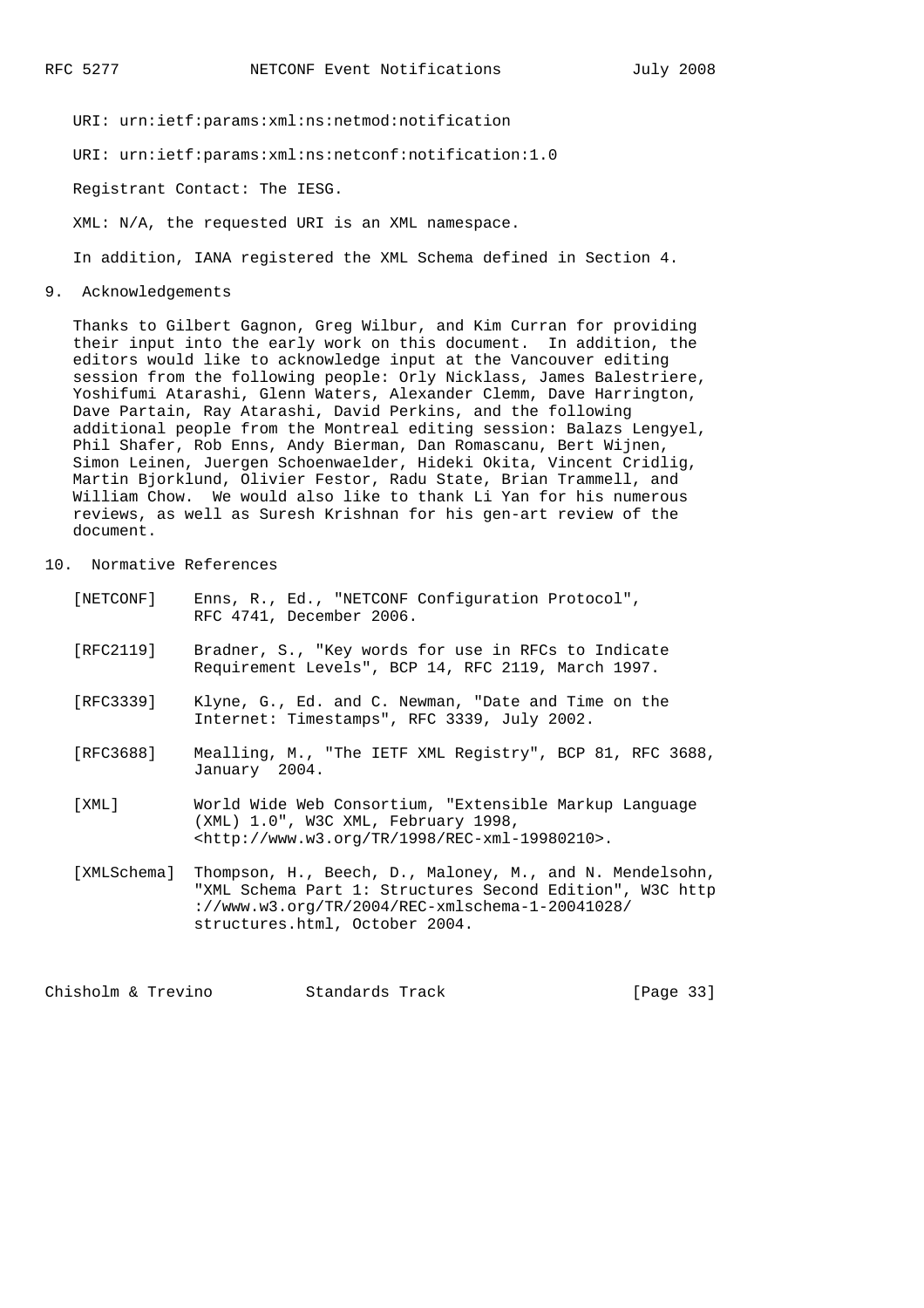[XPATH] Clark, J. and S. DeRose, "XML Path Language (XPath) Version 1.0", W3C http://www.w3.org/TR/1999/REC-xpath-19991116, November 1999.

Authors' Addresses

 Sharon Chisholm Nortel 3500 Carling Ave Nepean, Ontario K2H 8E9 Canada

EMail: schishol@nortel.com

 Hector Trevino Cisco Suite 400 9155 E. Nichols Ave Englewood, CO 80112 USA

EMail: htrevino@cisco.com